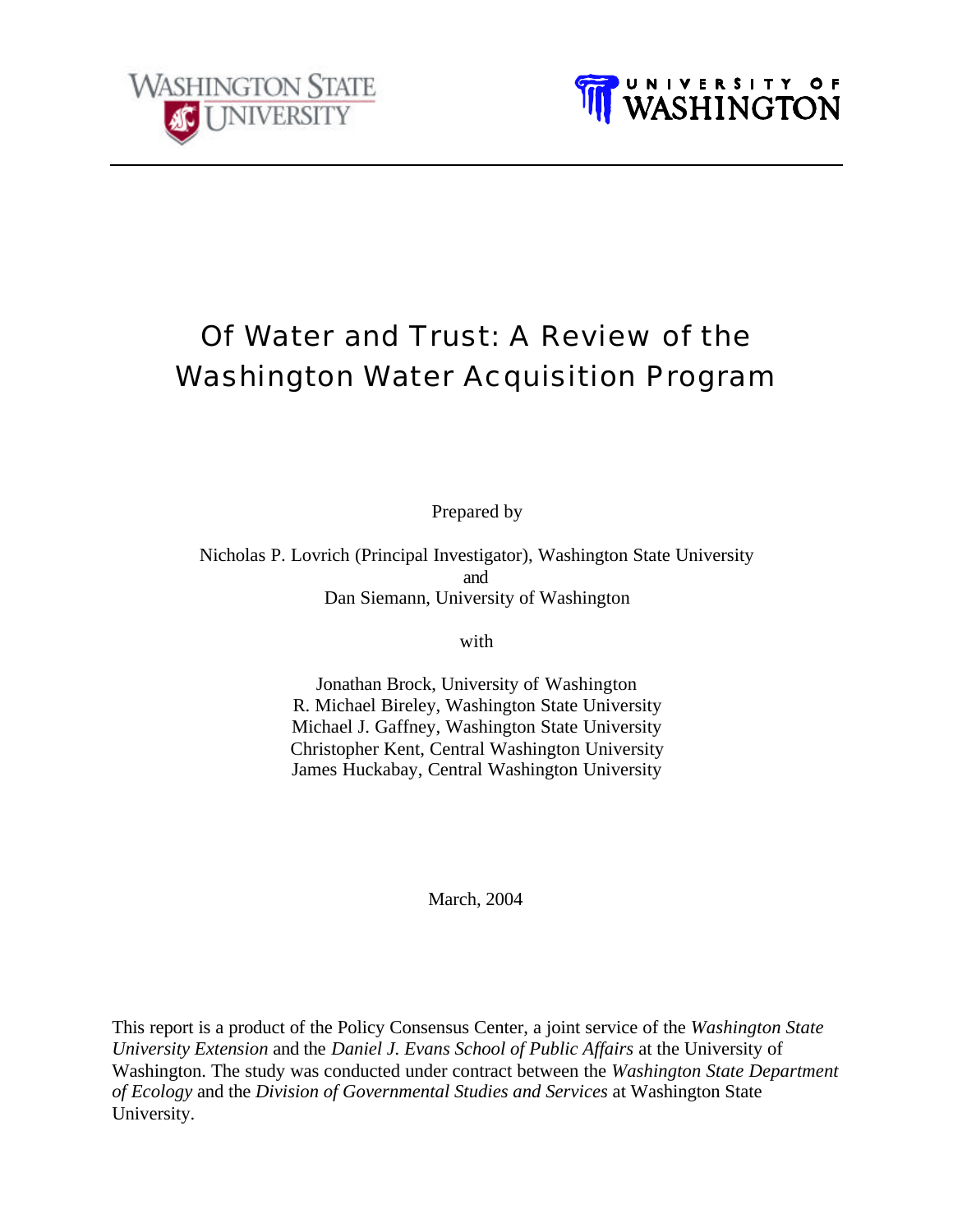# Table of Contents

| <b>Table of Contents</b>                                                                                                                                                                                                                                                                                                                                                                                                                                                                                                                                                         | i                                                                                          |
|----------------------------------------------------------------------------------------------------------------------------------------------------------------------------------------------------------------------------------------------------------------------------------------------------------------------------------------------------------------------------------------------------------------------------------------------------------------------------------------------------------------------------------------------------------------------------------|--------------------------------------------------------------------------------------------|
| <b>Executive Summary</b>                                                                                                                                                                                                                                                                                                                                                                                                                                                                                                                                                         | ïi                                                                                         |
| <b>Introduction</b><br><b>Study Purpose and Design</b><br>Overview of the Water Acquisition Program<br>How the Program Works in Practice<br><b>Examples of Water Acquisition Projects</b><br><b>Program Activity</b><br><b>Other Initiatives with Related Goals</b>                                                                                                                                                                                                                                                                                                              | 1<br>$\mathbf{1}$<br>$\overline{c}$<br>$\boldsymbol{4}$<br>$\frac{5}{6}$<br>$\overline{7}$ |
| <b>Findings</b><br>Receptivity to the Program<br>Dungeness<br><b>Upper Yakima</b><br>Walla Walla<br>Risks Associated with the Program<br><b>Application Processing</b><br>Comparison with the Irrigation Efficiencies Program<br>Conditions Under Which the Program Has Been Successful<br><b>Knowledge of Local Conditions</b><br><b>Positive Relations with Respected Local Entities</b>                                                                                                                                                                                       | 9<br>$\boldsymbol{9}$<br>$\boldsymbol{9}$<br>11<br>12<br>14<br>16<br>17<br>18<br>18<br>19  |
| <b>Next Steps</b><br>Tailor the Program to Local Conditions<br><b>Partnerships with Respected Local Entities</b><br>Integration with Other Programs That Have Related Goals<br>Addressing Risks Associated with the Program<br><b>Accepted Location-Specific Science</b><br><b>Program Promotion</b><br>Improve the Efficiency and Speed of Water Rights Processing<br>Examine the Success Achieved in the Dungeness<br><b>Engage Local and Statewide Agricultural Leaders</b><br><b>Work with Statewide Agricultural Leaders</b><br><b>Work with Local Agricultural Leaders</b> | 20<br>20<br>21<br>22<br>23<br>24<br>25<br>26<br>26<br>27<br>27<br>28                       |
| <b>Conclusion</b>                                                                                                                                                                                                                                                                                                                                                                                                                                                                                                                                                                | 30                                                                                         |
| <b>Appendices</b><br><b>Policy Consensus Center</b><br><b>Watershed Map and Study Areas</b>                                                                                                                                                                                                                                                                                                                                                                                                                                                                                      | 31<br>32<br>33                                                                             |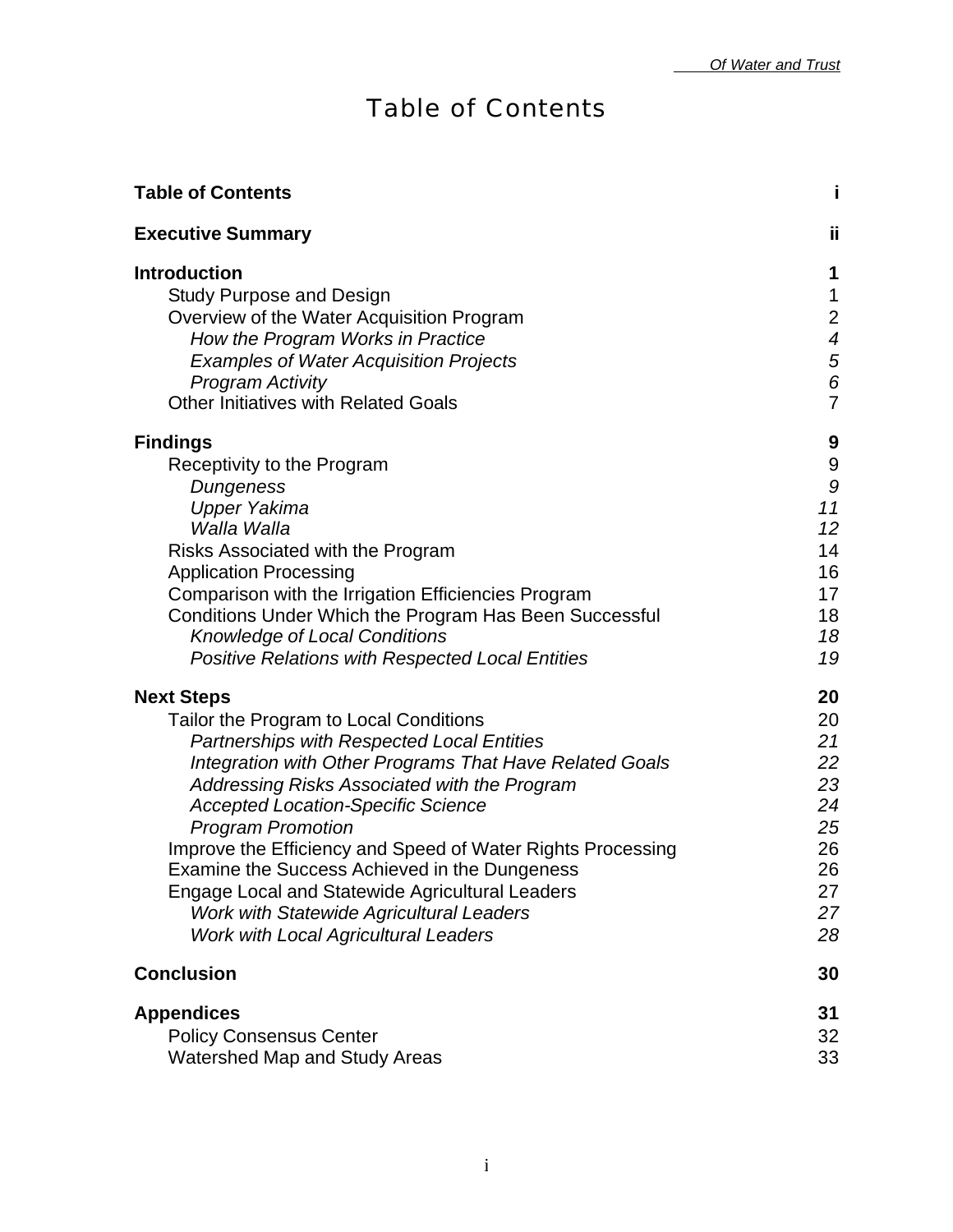## Executive Summary

The Washington Water Acquisition Program is a voluntary, incentive-based program designed to encourage water right holders in Washington State to sell, lease, or donate some or all of their water rights to increase instream flows for the purpose of salmon restoration. The program is administered by the Washington State Department of Ecology (Ecology) in collaboration with the Washington Water Trust (WWT). Ecology began acquiring water rights under the Program in 2000 and, together with the WWT, has completed 80 temporary or permanent direct transfers representing 9,304 acre feet of water per year. The program currently has \$5.5 million in state and federal funds to directly acquire water rights in 16 basins in which the state has determined that flow levels are critically low for threatened or endangered fish species. As of July 1, 2003, Ecology has spent less than \$2 million on direct acquisition of water rights (purchase or lease).

After three years of effort, receptivity to the Water Acquisition Program has been mixed. The program has been well received in the Dungeness watershed, for example, but program uptake in other areas of the state has been significantly less than expected. The program has been controversial for a number of reasons, in part due to concerns that it will treat farmers unfairly or will be detrimental to farming communities and the viability of agricultural economies at the local and state level.

In June 2003, Ecology invited the Policy Consensus Center (PCC), a joint initiative of Washington State University and University of Washington, to review the Water Acquisition Program. It asked the Center to provide an independent public report on the views, perceptions, and responses of affected and interested parties concerning the program and its stated policy goals and to suggest ways, if indicated by the study, to reevaluate or adjust the program.

Based on interviews with statewide policy leaders from a variety of relevant constituencies and with a selection of individuals from varying viewpoints in three watersheds—the Dungeness, the Upper Yakima, and the Walla Walla River Basin<sup>1</sup>—we found that where properly applied to local conditions, water rights acquisition is a potentially useful tool for fair and respectful redirection of water from agricultural uses toward instream uses. However, responses from farmers and local leaders in the Upper Yakima and the Walla Walla watersheds as well as from individuals at the statewide agricultural policy level suggest that in many parts of the state both the program and Ecology are viewed negatively and significant barriers exist to improving receptivity to the Water Acquisition Program. Based on our interviews with statewide leaders, we believe our findings have statewide implications, although our specific data and results are limited to the three watersheds studied.

In the Dungeness watershed, the program appears to have been effectively applied to local conditions and thus well received. Some of the factors contributing to the program's success are unique to that area, but all are instructive in understanding what factors and features can lead to useful application of the program elsewhere. In the Dungeness area Ecology has a

 $\overline{a}$ 

<sup>&</sup>lt;sup>1</sup> See Appendix 2: Watershed Map and Study Areas.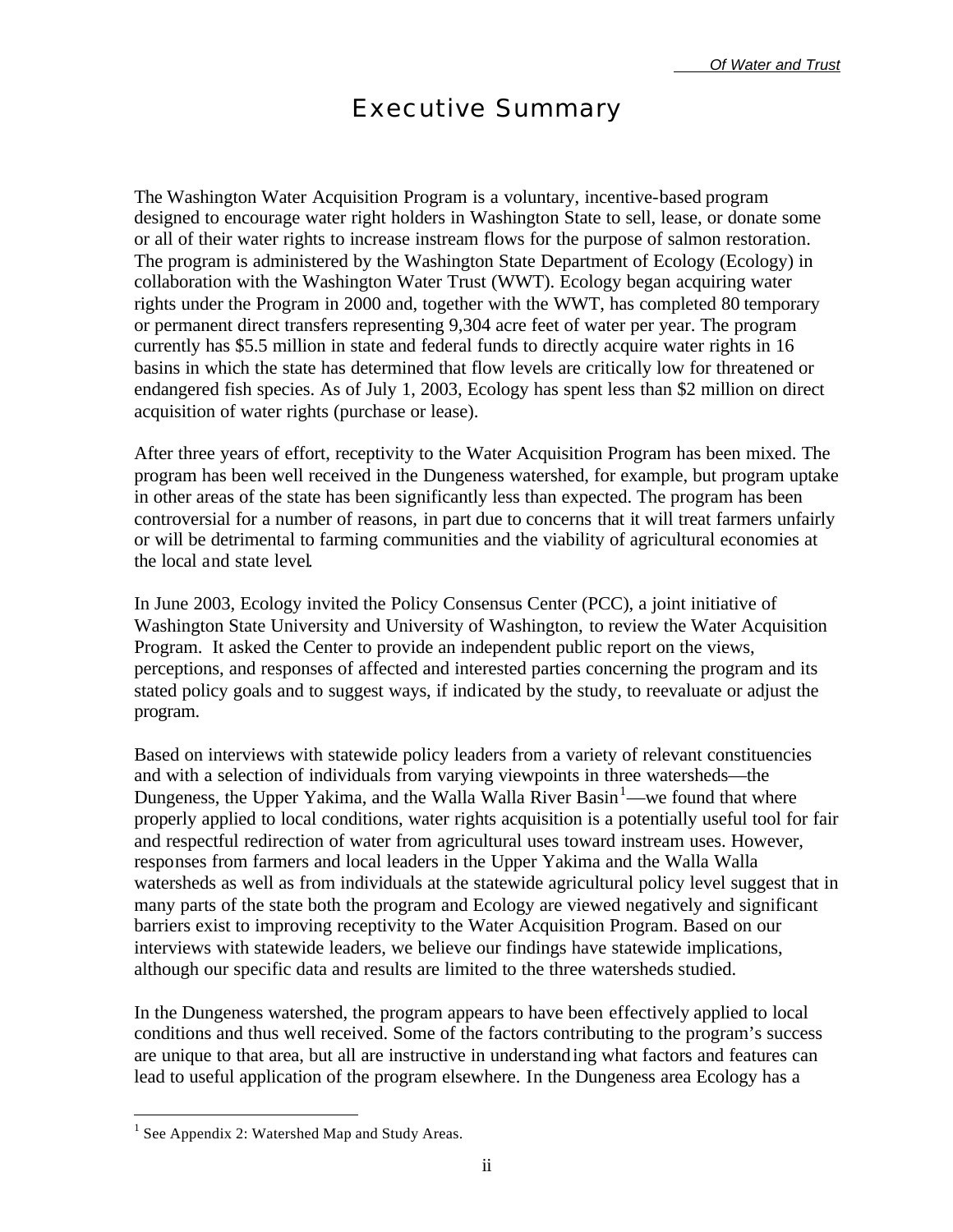history of positive working relationships based on collaborative watershed planning efforts first initiated in 1991 under the Chelan Agreement. The agency has had a staff member working in the region who has earned the respect of farmers, irrigators, tribes, and others. Ecology worked effectively with the local Dungeness Agricultural Water Users Association to design a mutually beneficial lease agreement for water rights acquisition and gained the association's help in promoting the water acquisition program among its members. In addition, generally accepted hydrologic and biological data specific to the local area was available to predict water flows throughout the season and to determine the critical period during which salmon needed additional water in the river. With this information, a splitseason lease was crafted that was acceptable to farmers as well as to Ecology and tribal biologists. The split-season lease allowed farmers to reap two of three potential harvests and be compensated for loss of the third harvest, thereby benefiting both the farmers and the fish. This locally crafted arrangement provided water in the river during the critical time of need for fish and also enhanced the viability of agriculture in the area, thus creating a win-win outcome.

Many of the features present in the Dungeness that contributed to this win-win scenario were notably absent in the Upper Yakima watershed and the Walla Walla River Basin. In these areas, Ecology is viewed with distrust and suspicion by many farmers and agricultural organizations, as is its scientific data. While the WWT plays an important intermediary role between agricultural water users and Ecology with regard to promoting the Water Acquisition Program and negotiating directly with individual water right holders, the program is still commonly associated with Ecology and it is commonly assumed that significant problems can arise at the point where Ecology becomes involved. Ecology was frequently faulted for being slow and unresponsive in processing applications to place privately held water rights into the state's trust water rights program, and many potential program participants also view the program as presenting unacceptably high risks in terms of applicants being exposed to punitive loss of water rights. At a broader level, many are concerned that the acquisition of water rights might lower the value of neighboring agricultural land and harm the agricultural economy and community in general. In addition, receptivity to the Water Acquisition Program appears to have been influenced by other on-going initiatives, such as the Irrigation Efficiencies Program, the Conservation Reserve Enhancement Program, watershed planning, and proposals for alternative methods to achieve water related goals.

Our analysis of the information and input we gathered in each of the three selected areas suggests that the Water Acquisition Program's ability to achieve a high level of utility and acceptance by farmers rests on two key factors. The first factor is the need to develop a detailed understanding of local conditions, including agricultural water needs and locallyspecific science regarding stream flows and fish habitat requirements. This information is most effective if it reflects the common understandings of local farmers as well as state resource managers and is based on location-specific data collected by entities trusted by all parties. The quantity, location, and timing of water rights acquisitions should be based on the parameters defined by this mutually accepted data. Recognition of how this or other programs affects agricultural communities is important to successful program design and implementation. The second key factor is the degree of trust in the relationships among Ecology, local agricultural water users, and locally respected partners who can lend credibility to the program and provide a conduit to prospective participants. Most communities are likely to have a unique mix of individuals, groups, organizations, and other entities that are trusted by farmers and have already established positive relationships. To the extent that these entities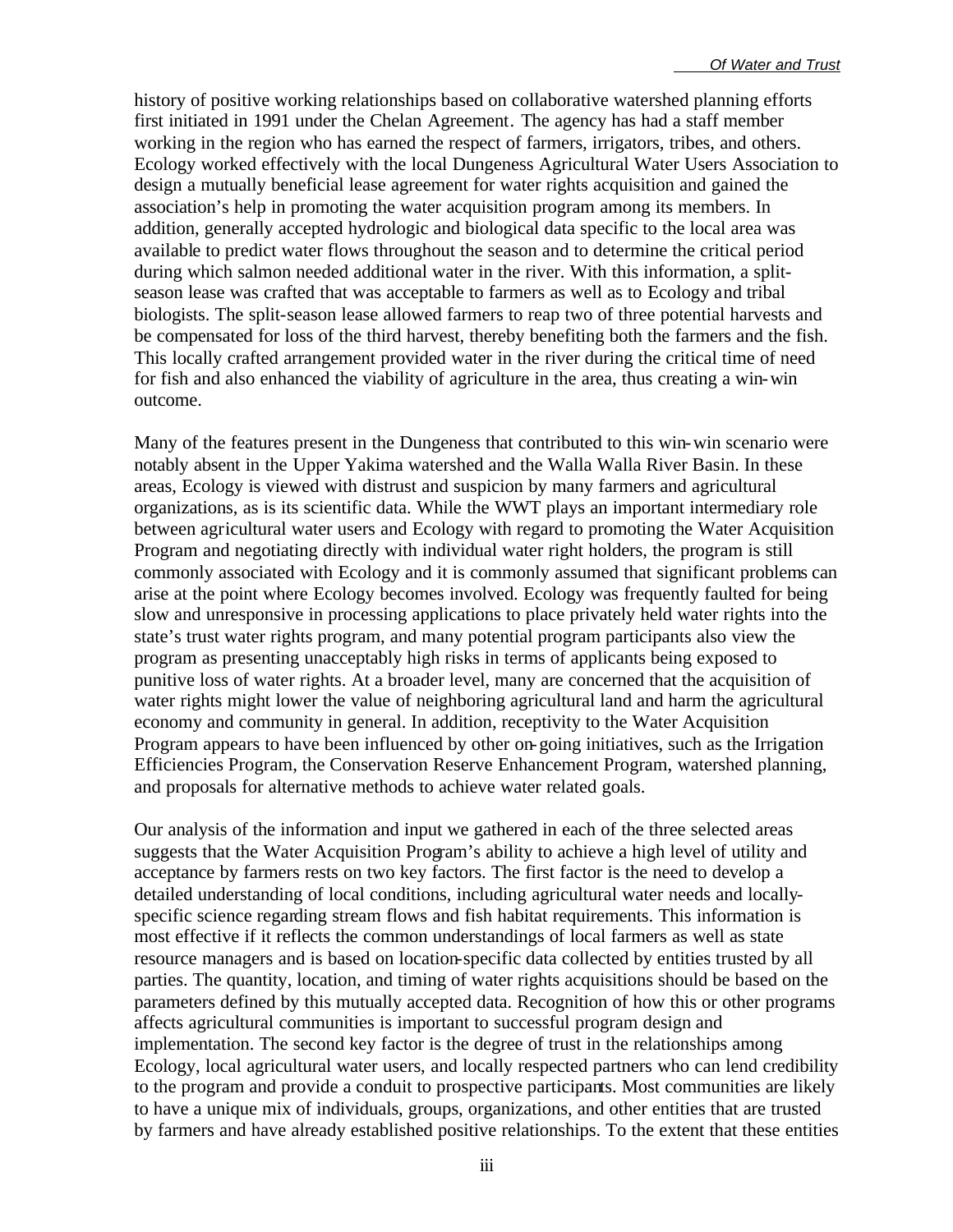believe in the benefits of the Water Acquisition Program, they can help promote and possibly administer the program.

With these factors in mind, we urge the Department of Ecology to consider the following recommendations as it seeks to use the Water Acquisition Program to advance the policy goal of increasing instream flows for fish in a manner that reflects the values and interests of the agricultural community:

- **Tailor the program to local conditions and in a way that is acceptable to local leaders**: If the program is tailored to the specific conditions of each watershed area, it has a greater chance of being an effective part of local water policy and being accepted. The economic, physical, institutional, and other variables in each watershed are different, and they warrant careful consideration in terms of the design, promotion, and management of the program. Factors to consider in this effort include:
	- o Partnerships with respected local entities that could help design the program to fit local conditions and promote it among agricultural water users.
	- o Integrating the program with other programs that have related goals.
	- o Addressing real and perceived risks associated with the program.
	- o Availability and acceptability of location-specific science regarding fish needs and instream flow goals.
	- o Likelihood that the program will be more valuable and effective in some watersheds than in others.
- **Consult with local and statewide agricultural leaders on the most effective ways to implement the program**: Before Ecology can credibly go to agricultural leaders at the local level, it must first demonstrate a willingness to address broader concerns about the impact of the Water Acquisition Program in order to increase the chance that statewide agricultural groups will become allies and conduits to other key respected individuals and groups at the local level. We thus propose the following two-step process:
	- o First, convene a group consisting of agricultural organizations and community leaders, others with statewide knowledge and influence regarding agricultural or water policy or program implementation, affected tribal governments, and knowledgeable parties such as the WWT. Present this report to the group and bring in a skilled, neutral facilitator to manage a discussion that produces tentative recommendations for changes in program features, focus, or approach to address the broad concerns with the program and identifies key watersheds where the program is most likely to be effective. Include input from statewide environmental and land trust leaders.
	- o Second, work with statewide agricultural organizations and other interested and affected parties to identify potential partner organizations in the key watersheds where the program is most likely to be effective to assist in shaping watershed-specific versions of the acquisition program. Work with statewide organizations and local leaders to implement pilot programs in several watersheds. Use the lessons from the pilot efforts to further revise and expand the program's availability if the results indicate that it can work more effectively with the enacted reforms. A key factor in the success of this effort will be the credibility and trust that is built during the statewide and local consultation processes.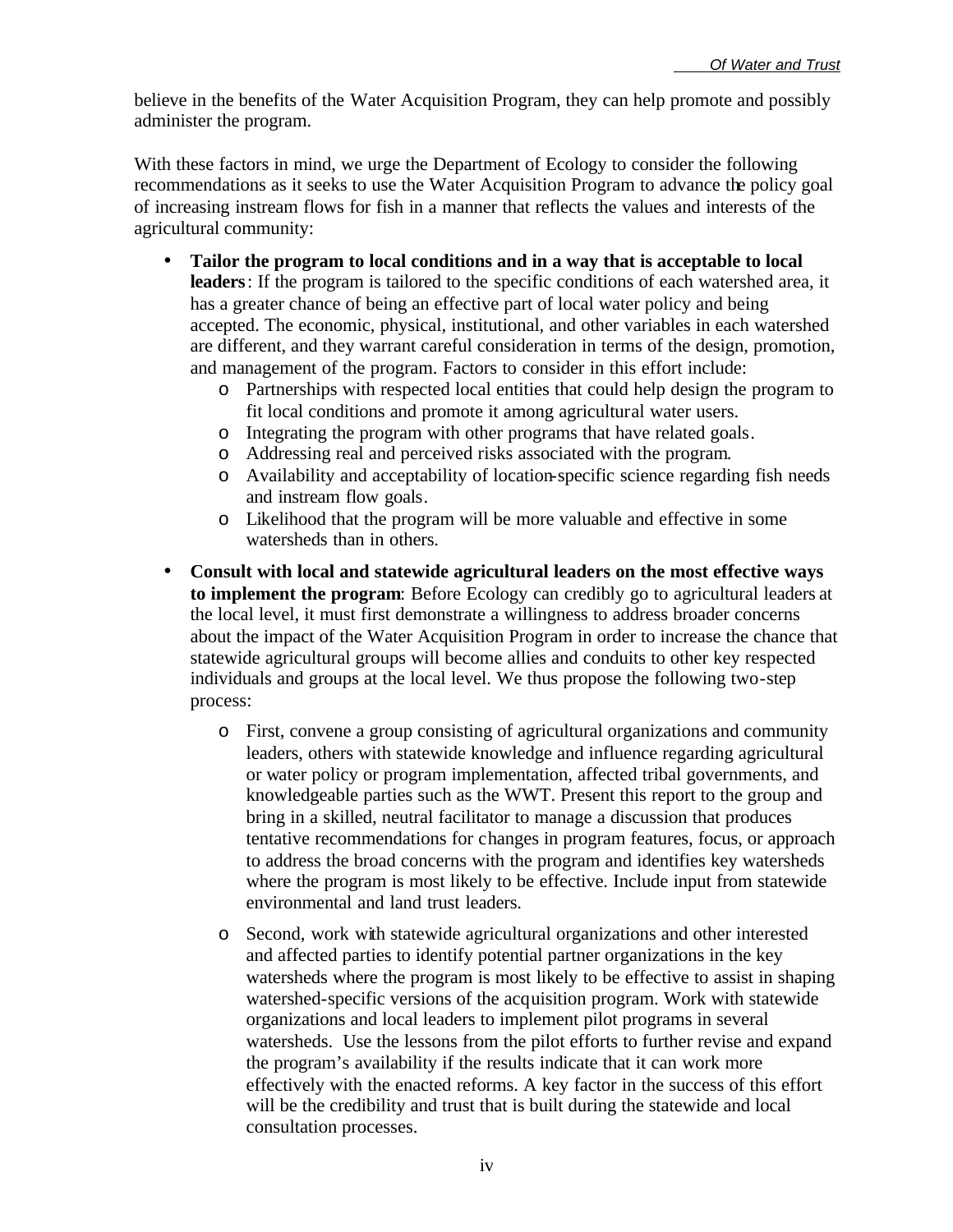## Introduction

### **Study Purpose and Design**

The Washington State Department of Ecology (Ecology) began acquiring water rights under the Washington Water Acquisition Program in 2000 after the state legislature provided funds to support a pilot effort in the Dungeness, Methow, Walla Walla, and Yakima basins. The program currently has \$5.5 million in state and federal funds to directly acquire water rights in 16 basins in which the state has determined that flow levels are critically low for threatened or endangered fish species. As of July 1, 2003, Ecology has spent less than \$2 million on direct acquisition of water rights (purchase or lease).

After three years of effort, receptivity to the concept has been mixed and uptake of the program across the state has been considerably less than Ecology expected. The program has been controversial, and according to Ecology, one of the most challenging tasks in acquiring water rights is finding willing sellers. Many potential participants are uninformed about the flow-level problem, have concerns about the long-term impact of transferring water out of agriculture and other uses, and generally mistrust both instream flow-transfer activities and government-run water markets.

In June 2003, Ecology invited the Policy Consensus Center (PCC), a joint initiative of Washington State University and University of Washington, to review the Water Acquisition Program. It asked the Center to provide an independent public report on the views, perceptions, and responses of affected and interested parties concerning the program and its stated policy goals and to suggest ways, if indicated by the study, to reevaluate or adjust the program. Thus, the central questions for this report are:

- Is water rights acquisition a viable concept in Washington State?
- If so, why hasn't uptake of the Water Acquisition Program been greater?
- If the concept is viable, how might the program be improved?

Before undertaking this project, PCC staff contacted a representative sample of leaders in interested or affected institutions and areas to confirm that such a review would be welcome and that it could be undertaken from a neutral perspective. The responses were positive and, while noting that the issues were complex and highly charged, the PCC was encouraged to proceed.

This report seeks to provide an accurate and impartial analysis of the design and operations of the Water Acquisition Program. Although the study was commissioned by Ecology, it was conducted with complete independence, including full editorial control over this report and its conclusions. The report is being released to all interested parties simultaneously.

The study is based on a series of confidential and voluntary interviews. To gain both a broadlevel perspective and local-level detail, a two-tier study design was employed. Interviews were conducted with the following parties: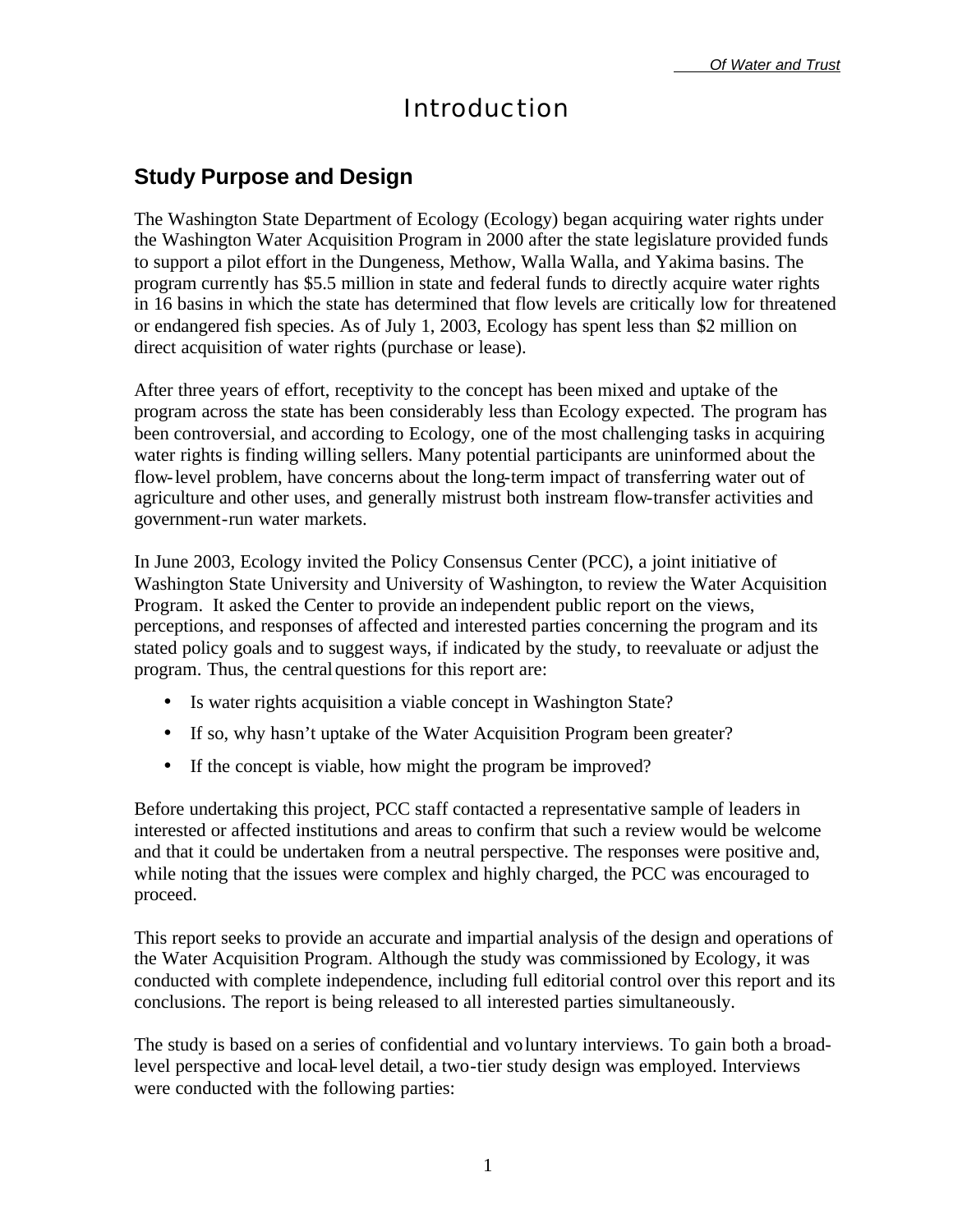- Statewide policy-level individuals from a sampling of affected and interested constituencies, including agricultural organizations, environmental organizations, state agencies, and the legislature.
- Local level individuals interested in or affected by the program in three representative watershed basins—the Dungeness, the Upper Yakima, and the Walla Walla River Basin<sup>2</sup>—including farmers, water users, local agency staff, and local officials. Each of these watersheds was part of the original pilot program area where Ecology began acquiring water rights in 2000.

This report focuses on the water rights acquisition efforts of both the Department of Ecology and the Washington Water Trust. Ecology is a state agency with a broad mandate that includes administration of the state's water laws, including water rights permits and instream flows. The WWT is a private, statewide not-for-profit organization that has worked in partnership with Ecology under the Water Acquisition Program to acquire water rights in selected watersheds throughout Washington State. Other entities are also involved in water rights acquisition, such as the Walla Walla Watershed Alliance and the Bonneville Power Administration, but their efforts were not included in this study. Because the conclusions of this report are based on interviews in just three of the state's 16 critical watersheds, further validation of these results in other key watersheds would be beneficial before suggested changes are implemented.

## **Overview of the Water Acquisition Program**

The Water Acquisition Program was introduced largely as a policy tool to aid statewide salmon recovery efforts by contributing to stream flow restoration in areas where low flows are believed to inhibit migration and/or spawning of fish. The program is intended to be a voluntary, incentive-based initiative, offering monetary compensation to water right holders who are willing to revert all or a portion of their water rights back to the state to increase instream flows.<sup>3</sup> The water can be acquired on a permanent or temporary basis through purchase, lease, donation, or as part of a publicly funded water conservation initiative. Ecology administers the program in collaboration with entities such as the WWT and the Bonneville Power Administration. Participants are intended to be compensated at "fair market value" for their water rights, and all water reverted through the program is held in trust by the state and is intended to be returned to designated rivers or streams for the purpose of restoring or enhancing instream flows.

A 1999 state agency report<sup>4</sup> identified 16 watersheds as "over-appropriated," meaning that more water has been legally allocated than is naturally available. These watersheds are commonly referred to as the 16 "critical basins" that have a shortage of water for fish. A

 $\overline{a}$ 

 $2$  See Appendix 2: Watershed Map and Study Areas.

 $3$  The term *instream flow* is used to identify a specific stream flow (typically measured in cubic feet per second) at a specific location for a defined time, and typically following seasonal variations. Instream flows are usually defined as the stream flows needed to protect and preserve instream resources and values, such as fish, wildlife and recreation. Instream flows are most often described and established in a formal legal document, typically an adopted state rule. (Source: Department of Ecology website.)

<sup>4</sup> *Extinction Is Not an Option: Washington's Statewide Strategy to Recover Salmon*. Governor's Salmon Recovery Office. Olympia, WA, 1999.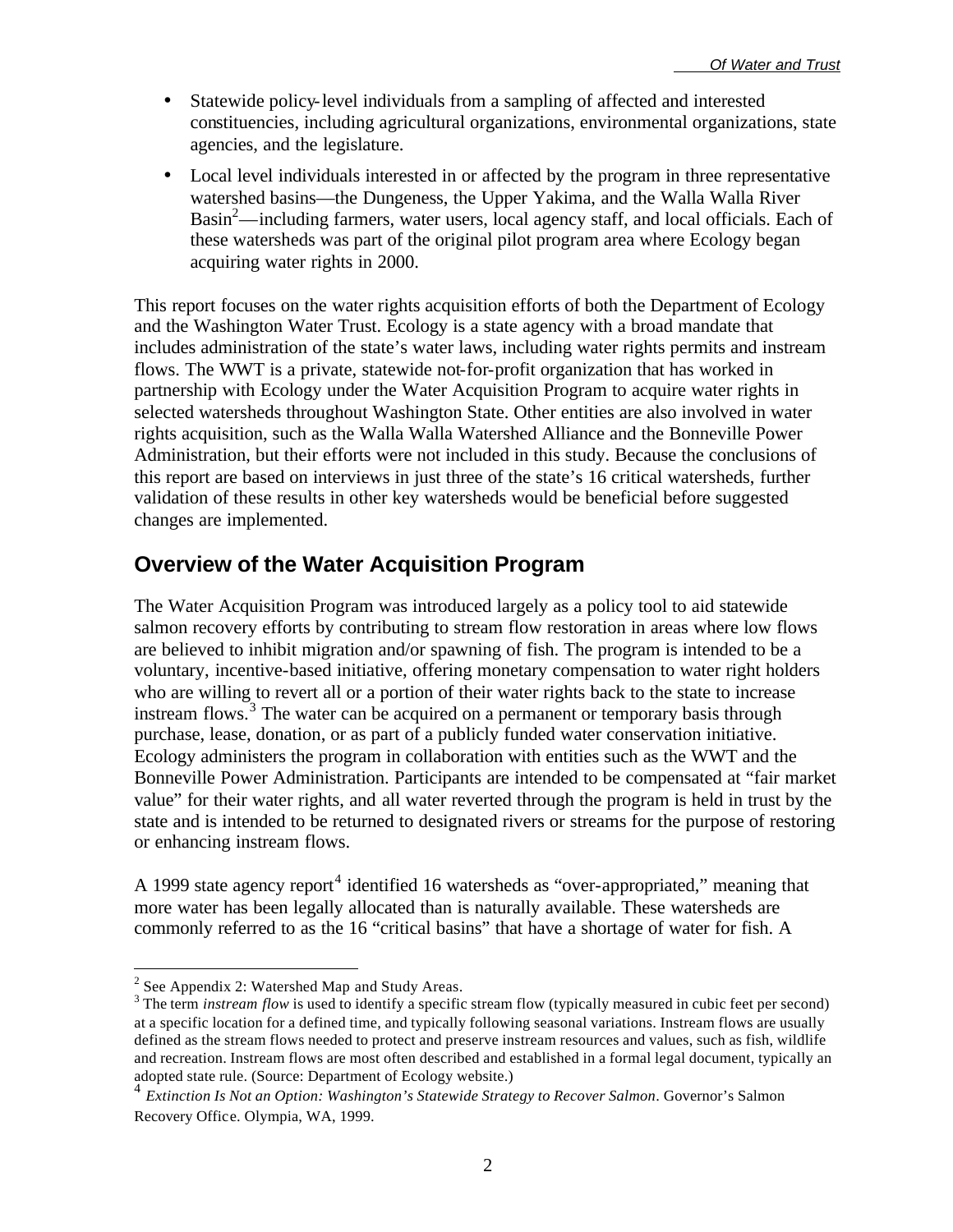number of salmon and other fish species found in these basins are currently listed as threatened or endangered under the federal Endangered Species Act. According to Ecology, water withdrawals in these critical watersheds have significantly lowered stream flows or altered the seasonal distribution of water such that salmon migration and spawning are inhibited.

The Washington State legislature has passed a variety of laws that recognize the need to protect stream flows for fish. One tool available under existing state water law is to set instream flows. However, under state law these established instream flow rules are subservient to most existing water rights—with the net result that newly established instream flow rights are junior in time and priority and consequently might exist only on paper. In the 16 critical basins, as well as in other watersheds identified as having chronic low-flow conditions, simply setting or amending instream flows will not sufficiently increase flows to maintain adequate flow for fish migration and spawning and support other functions.

In light of this situation, the state legislature established a legal mechanism to facilitate the voluntary transfer of water and water rights to the state, which would hold them in trust. Under the trust water rights legislation (90.42 RCW), the Department of Ecology is authorized to acquire water rights from willing water right holders as a way to increase stream flows for fish or provide water for irrigation, municipal, and other beneficial uses. The trust water held by the state retains the seniority of the original right and is not subject to relinquishment while in trust status.

The Water Acquisition Program builds on the trust water mechanism by providing a strategic framework that brings together options designed to get more water into streams and guide future water rights acquisitions. Acquisitions under the program might include any of the following:

- **Purchase**: This permanently transfers all or a portion of the water right to the state's trust program.
- **Lease**: A lease is a temporary acquisition of the right. In practice, leases have been arranged for periods of 1, 3, 5, and 20 years. Longer-term leases are preferred.
- **Split-season lease**: This allows a portion of the water right to be used for irrigation early in the season, but returns the water to streams during the period of need for fish. In the Dungeness watershed, the water is leased for just six weeks per year, from August 1 to September 15.
- **Dry-year lease**: This allows a farmer to irrigate except in dry years, when water is not withdrawn.
- **Donation**: Water right holders can donate all or part of a water right on a permanent or temporary basis, and they might be eligible for a tax deduction.

Acquiring water rights is but one of many options intended to increase or restore stream flows. Other options include irrigation efficiency projects, water auctions, water banking, changes in the point of diversion, changes in the source of water, water storage, aquifer recharge, and acquisition of farmland with water rights attached. Part of the program's stated strategy is to integrate these options to maximize uses and benefits, including consumptive use and ecosystem needs.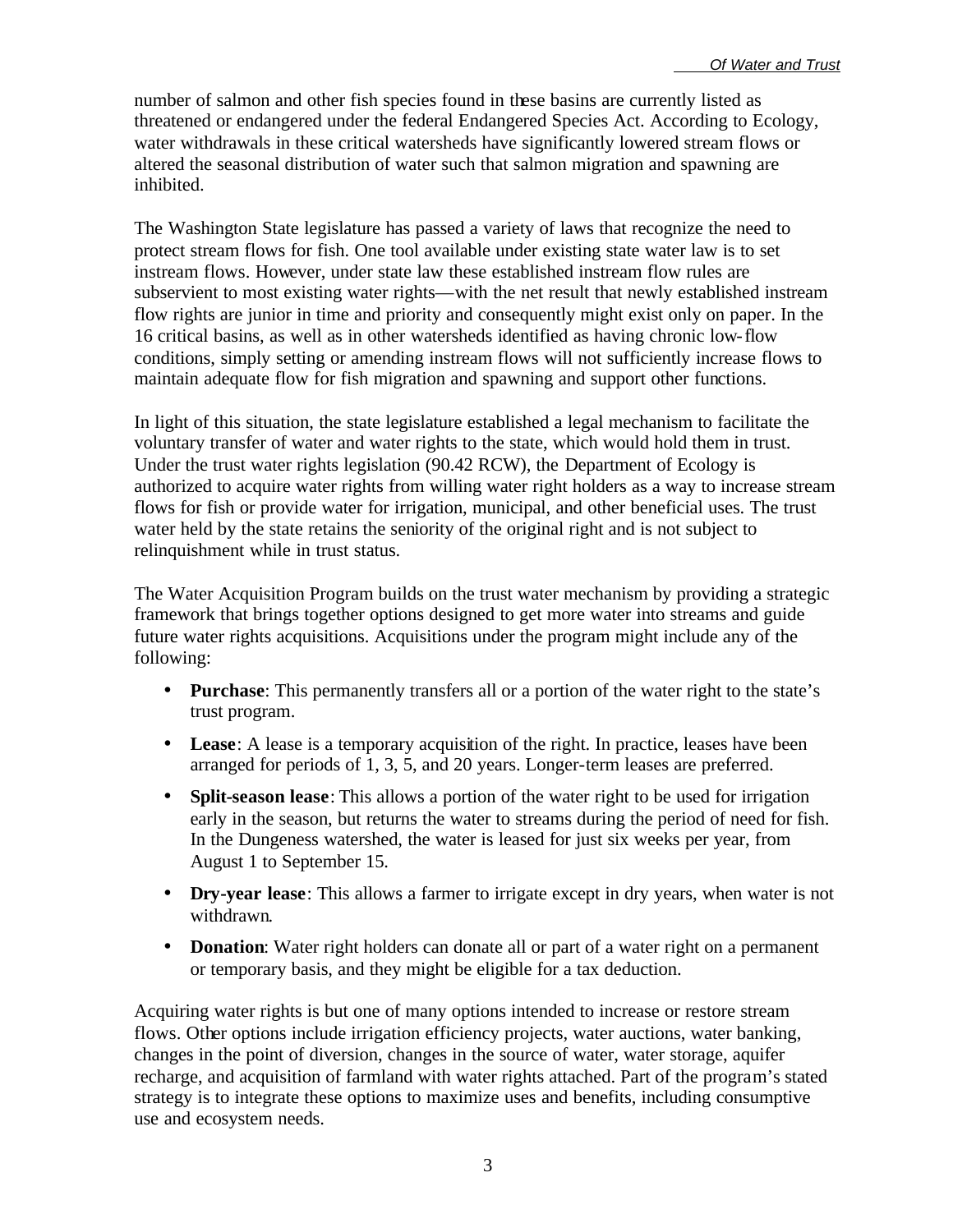A key partner in the Water Acquisition Program is the Washington Water Trust. The WWT is a private, nonprofit organization that was established in 1998 to restore instream flows in Washington's rivers and streams. The WWT works to benefit water quality, fisheries, and recreation by acquiring existing water rights from willing sellers through purchase, lease, or gift. It is currently active in the Upper Yakima and Walla Walla River basins, as well as the Methow, Okanogan, and Snake River basins.

#### *How the Program Works in Practice*

According to interviews and program materials, the Water Acquisition Program has a number of components, including stream prioritization, outreach, validation and valuation of water rights, negotiation, and placing water rights in trust. The state identifies priority streams and reaches based on the Washington State Conservation Commission's Limiting Factor Analysis and data from Ecology and from the US Geological Survey (USGS). Priority streams are those in which low instream flows were noted in a comprehensive analysis as being a limiting factor to salmon production due to surface water diversions. According to Ecology, these are streams in the 16 critical basins where additional stream flow will most help fish.

Prospective participants in the program are primarily agricultural water users in the priority areas. Ecology, the WWT, and others promote the program through informational materials, presentations, and partnerships with local watershed groups, conservation districts, agricultural organizations, and other groups.

If a water right holder becomes interested in selling or leasing water rights under the program, the validity of the water rights in question is assessed and the diversion point is determined. Only "wet" water (a water right that can be validated), not "paper" water (water represented by a claim that cannot be validated) is accepted. Determining the validity of a water right claim can be a highly sensitive matter, largely because individual water right holders often fear loss or curtailment of a right if it cannot be substantiated through a history of continuous beneficial use. The WWT plays a valuable role in this regard by providing a confidential initial review of the water right's potential for substantiation.

If the water right and location appear to meet established criteria for inclusion in the program, the water right is then valued. Valuation can be accomplished in a variety of ways. If a local water market is present, the water right can be valued based on past local prices. An alternative method involves calculating the replacement value of the forgone crops. Another method involves considering the value of the land with and without the water right attached. The price is also affected by the ecological value of the water and whether the acquisition is a purchase, lease, split-season lease, or dry-season lease.

Once a water right is valued, an acquisition agreement is crafted through negotiation between the water right holder and Ecology or the WWT. In the Dungeness watershed, Ecology worked through the Dungeness Agricultural Water Users Association to craft a lease agreement that was acceptable to the farmers as a group. The price of the water and the structure of the lease were determined jointly. In most other cases, Ecology or the WWT negotiates directly with the water right holder to craft an agreement that reflects the interests of the parties involved.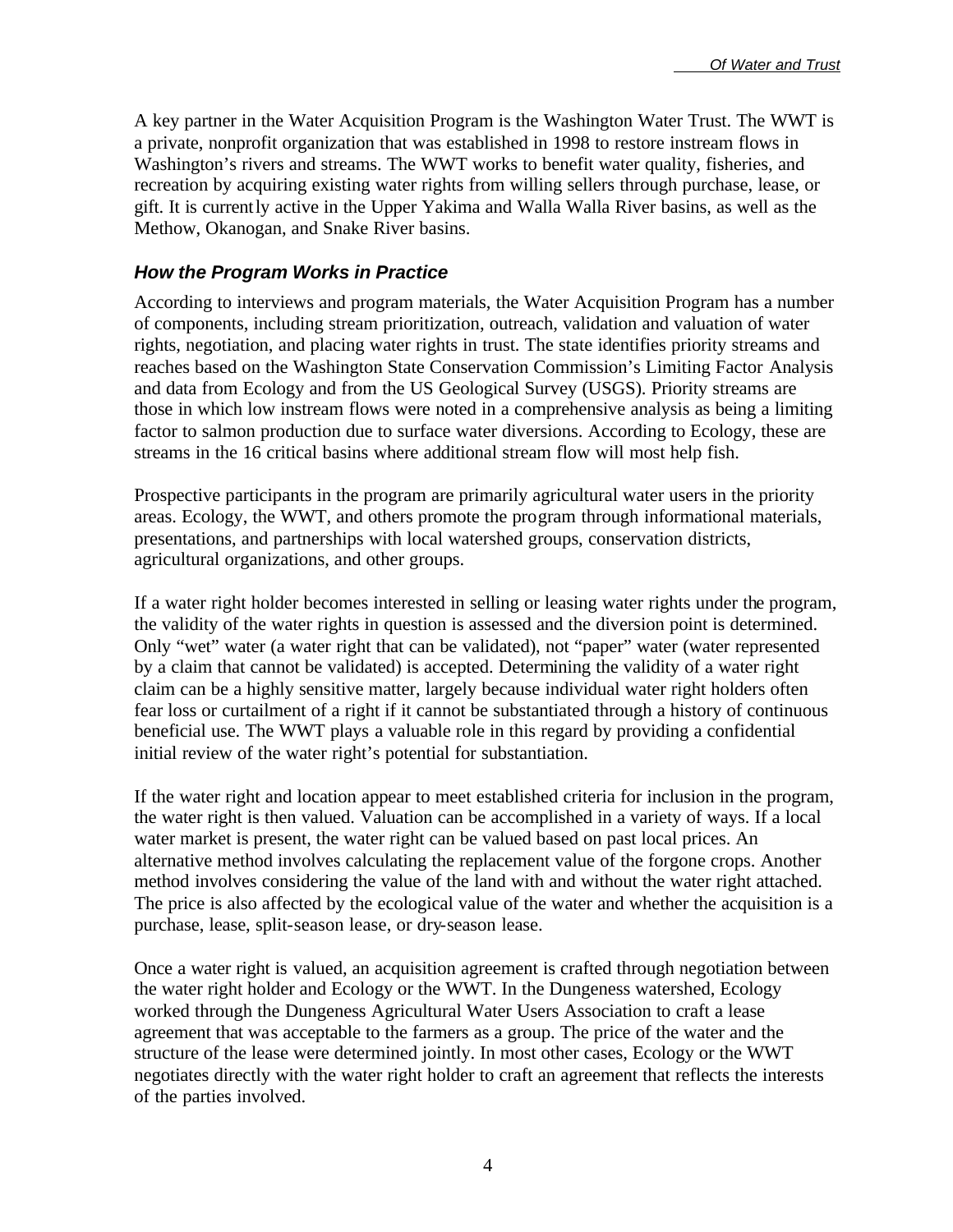Once the terms of an acquisition are negotiated, a water right change application is filed with Ecology. During this process, the water right is officially validated and the water is placed into the state's trust water program. This action protects the water right from relinquishment in the case of a temporary transfer and maintains its priority date.

In most of the 16 critical watersheds, water rights acquisitions are pursued under the Water Acquisition Program by both Ecology and the WWT. In the Dungeness area, however, Ecology has handled acquisitions directly. In other parts of the state, the WWT plays a highly valuable intermediary role in the program by providing services such as outreach to water users, a safe point of contact for inquiries, a confidential initial review of the water right's validity, and valuation of the water right. If the water right meets Ecology's criteria for inclusion in the program and the seller is willing to consider participation, the WWT negotiates the price and terms of the acquisition directly with the water right holder. If this negotiation is successful, the WWT files the required applications with Ecology to protect the right as a trust water right. Ecology then validates the water right and administers the change application to the trust program. The agency is responsible for monitoring compliance for the life of the agreement.

#### *Examples of Water Acquisition Projects*

The following are some noteworthy examples of how the program has been implemented at the local level.

In the Dungeness basin, Ecology worked with the Dungeness Agricultural Water Users Association, which represents irrigators and farmers, to design, promote, and negotiate the water rights acquisitions. The Dungeness River, an important river for salmon, is overappropriated and low flows exacerbated by irrigation withdrawals have created barriers to fish migration and temperature problems. With the availability of adequate biological and stream flow data, scientists determined that the critical period of need for salmon spanned just six weeks, from August 1 to September 15. Thus, a split-season lease agreement was crafted that allowed farmers to farm during two-thirds of their growing season and thus reap two of their three potential harvests. Farmers were compensated for the forgone crops in exchange for agreeing not to irrigate during that period. In 2001, 13 one-year leases were secured, and in 2003 the program grew and 25 three-year leases were completed.

In other areas, the WWT has found interested parties through a variety of means. For example, the Teanaway River in the Upper Yakima became an area of focus for WWT because sufficient scientific data existed to identify streams in need of additional water and the area had a history of active instream leasing through Bureau of Land Management (BLM) and the Roza Irrigation District. As a consequence, local farmers were familiar with the concept of water acquisition. A local inquiry to the WWT led to an educational meeting with most water users on a single diversion line from the river. The WWT wanted to involve as many parties as possible on a single diversion to maximize the reduction of water diverted from that point. Site visits and a few additional meetings to negotiate terms led to 13 leases or donations into the state's trust water rights program in 2003.

In a second example, an individual who had no prior contact with the WWT made an inquiry. WWT staff met with him to describe options and then conducted a site visit to assess the land and better understand his interests. In this case, the individual was seeking funds to improve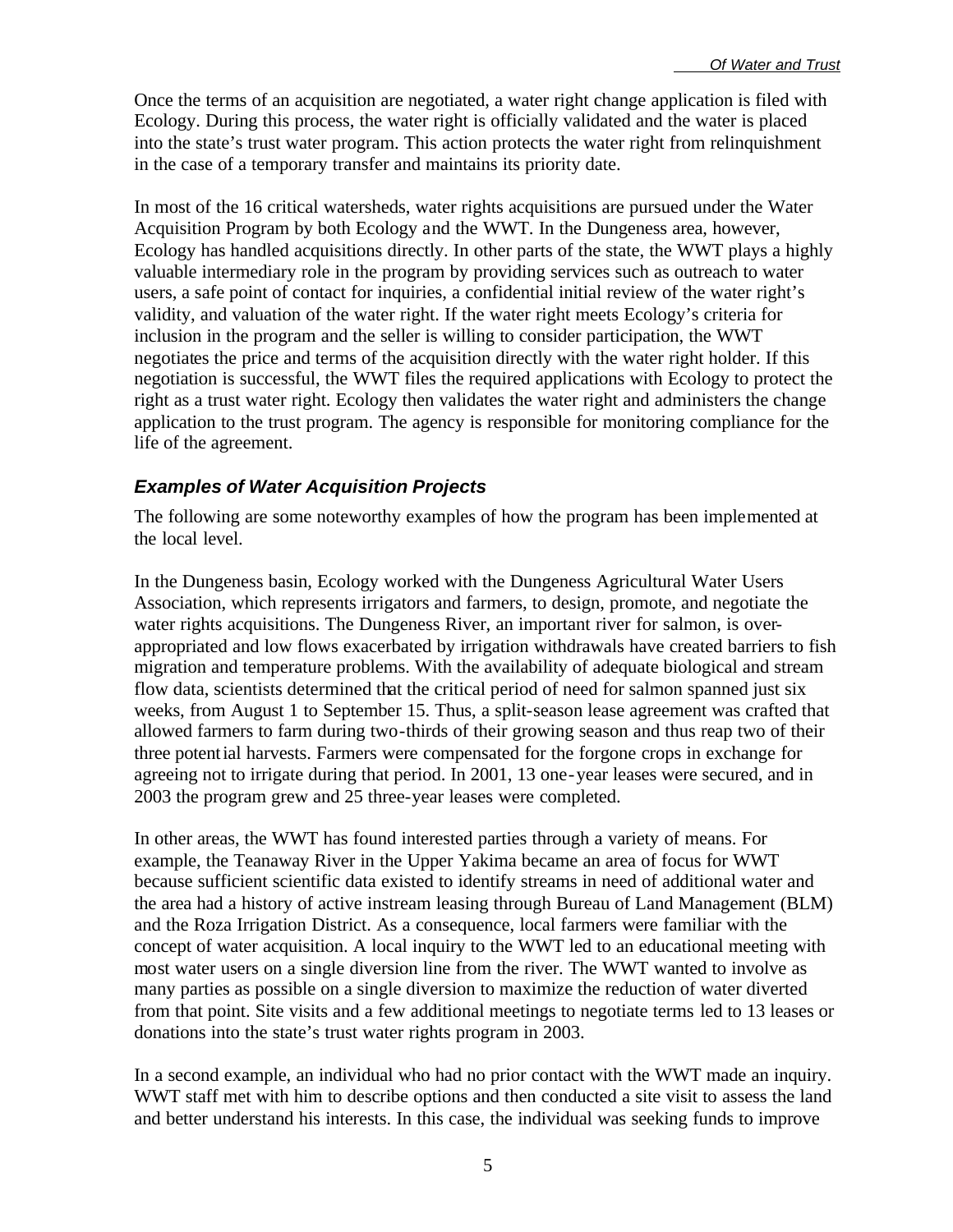the efficiency of his irrigation system and was interested in moving the point of diversion. He had some funds for the new irrigation system, but not enough, and he expected to lose two growing seasons during a transition to the improved system. He wanted to see the unused water left in the stream to benefit fish. The result was a win-win for the farmer and the fish: a five-year lease was crafted in which the farmer was paid for non-use of water rights for two years during construction, and then for three years for the portion of water saved through irrigation improvements. He used the money he gained to cover the costs of improving the irrigation system.

#### *Program Activity*

As of December 2003, 80 water right transactions were completed by either Ecology or the WWT in Washington State, with 47 of those (59 percent) occurring in 2003 (see Figure 1: these numbers include the three study watersheds plus the Okanogan and the Methow Basins). All but nine of those transactions were leases. The WWT currently has more than 20 active projects that might lead to acquisitions in the near future. It should be noted that some of those 80 transactions involved repeated leasing of the water right. For instance, in the Dungeness all who leased for one year in 2001 agreed to lease water again in 2003. In all, these transactions total 9,304 acre-feet per year of water.

In the Dungeness, Ecology staff negotiated directly with agricultural water users during the drought of 2001 and completed 13 one-year leases, withdrawing 1,030 acres of land from irrigation. The program was oversubscribed that year, and more land could have been withdrawn had funds been available. In 2003, the program grew and 25 leases were signed, withdrawing 1,397 acres of land from irrigation. Ecology has had lower levels of activity in other regions of the state (see Figure 2). In the Upper Yakima, three one-year leases were signed in 2001, one purchase was made in 2002, and no leases or purchases were made in 2003. In the Walla Walla River Basin, Ecology made one purchase of water rights in 2000 and completed four one-year leases in 2001. Ecology has made no leases or purchases in the Upper Yakima since then.

While the WWT does not operate in the Dungeness, it is a valuable partner in the areas where it is active, including both the Upper Yakima and the Walla Walla watersheds. Thus far, the WWT has acquired twelve 1-to-5-year leases and one 1-year donation in the Yakima Basin, as



**Figure 1**: Number of water rights acquisition transactions concluded each year.



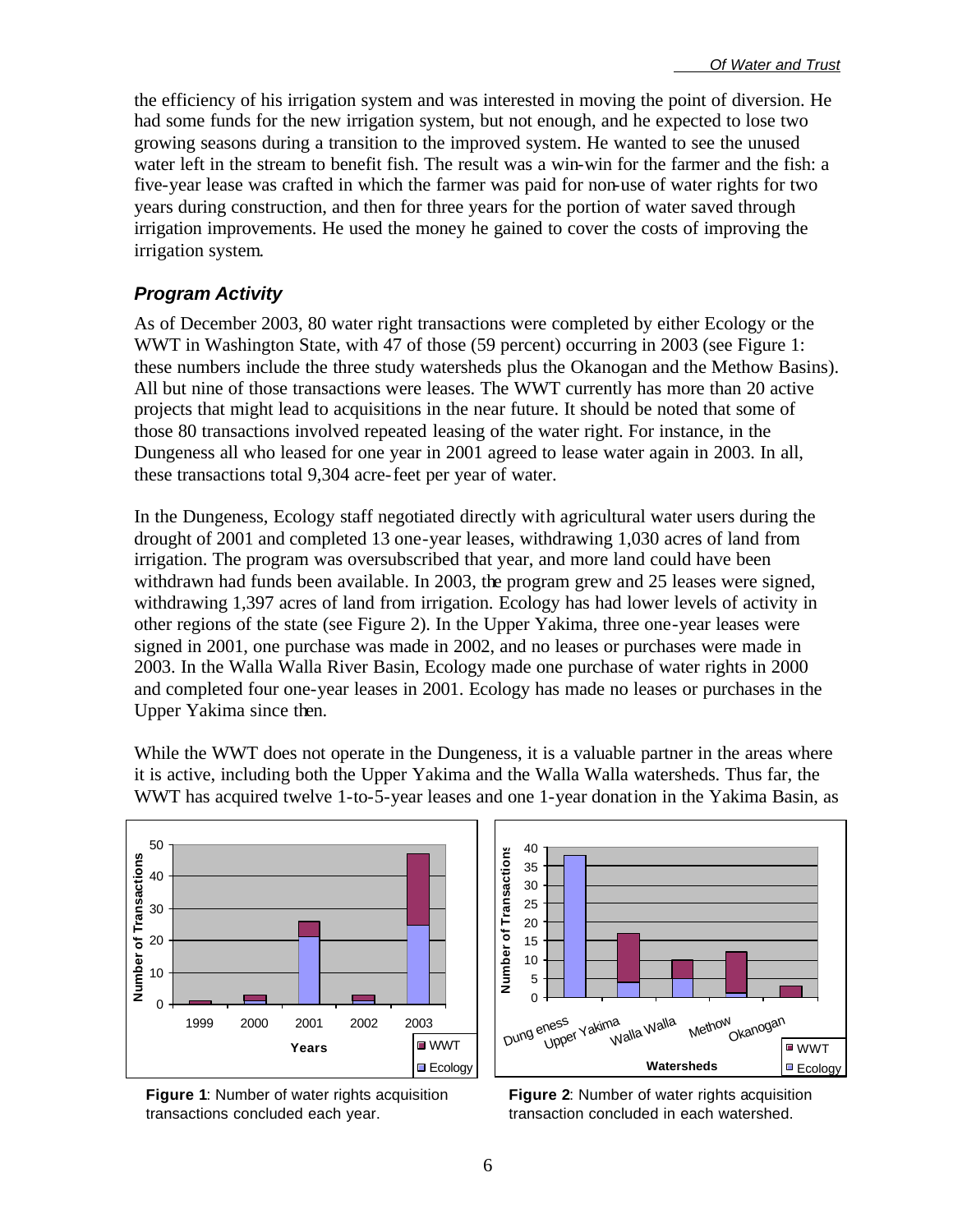well as two 20-year leases, one 1-year donation and one permanent purchase in the Walla Walla Basin. It has also completed fourteen lease or donation transactions in the Okanogan and Methow basins. According to WWT staff, interest in the trust program is growing. In 2003, the WWT completed 22 transactions—more than twice that of the previous years combined.

While actual transactions have increased markedly in the past year, the numbers do not fully reflect interest in the program. WWT staff estimate that between 50 and 80 percent of their inquiries do not meet the criteria for acquisition, for a variety of reasons. Uncertain rights are a major factor in this regard. The WWT provides a confidential initial review of the water right's validity, which is a valuable service because water right holders are often reluctant to approach Ecology for fear that their right might be revealed as an unsubstantiated claim and they might lose it as a result. In other cases, program criteria are not met because the price a water right holder expects for the right is well beyond the determined fair market value or the water diversion is not ecologically significant. In some cases, benefit to fish cannot be confirmed because the farmer would replace the surface water rights with groundwater withdrawals which, due to potential hydraulic continuity, might not result in increased instream flows.

### **Other Initiatives with Related Goals**

A number of programs, activities, and studies that relate to water policies and goals have some overlap with the Water Acquisition Program and might affect the program's utility and acceptance in various ways, depending on the specific location.

One complementary approach to increasing instream flows is the Irrigation Efficiencies Program. This program is administered by local conservation districts through the Washington State Conservation Commission and targets the same priority streams in the 16 critical basins as the Water Acquisition Program. The Irrigation Efficiencies Program provides financial and technical support to agricultural water users to reduce water consumption by improving the efficiency of a farmer's existing irrigation system. Through a cost-share mechanism, the farmer or landowner receives an improved irrigation system at reduced cost and in turn places a portion of the saved water in the state's trust water program for the life of the system. (For example, a center pivot system has an estimated lifespan of 25 years.) This program was established by the legislature at the same time as the Water Acquisition Program and has received a total of \$7.8 million in appropriations. During the last fiscal year, four projects were completed under the program, at a total combined cost share of \$1.44 million. The four projects have saved a combined total of 4.1 cubic feet per second (cfs) and 979.7 acre feet of water annually. Four additional irrigation efficiencies projects are reportedly under contract.

Another program that overlaps with the Water Acquisition Program is the Conservation Reserve Enhancement Program (CREP). CREP is a voluntary program that uses financial incentives to encourage farmers and ranchers to retire agricultural and grazing lands near streams through contractual agreements of 10 to 15 years duration. The CREP initiative is designed to assist in the restoration of habitats for salmon listed under the Federal Endangered Species Act by helping to restore freshwater riparian habitat along as many as 3000 miles of salmon streams throughout Washington State. Because the CREP program retires land from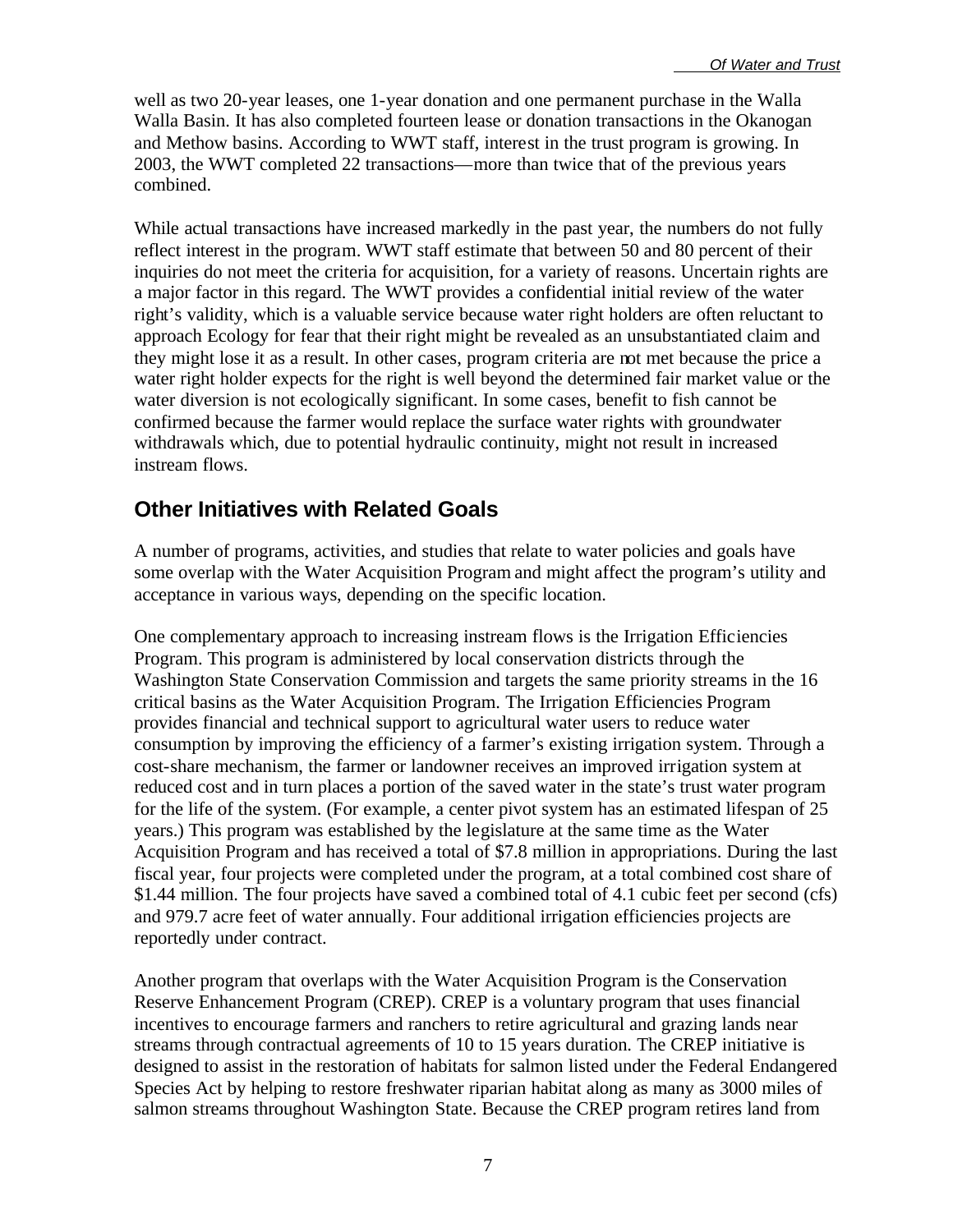production, water rights associated with that land might no longer be needed and thus, under acceptable mechanisms, could be incorporated into the state's trust water program.

In addition to these two major programs, each watershed has a unique mix of ongoing waterrelated activities that might include instream flow setting, watershed planning, water rights adjudication, and other activities that could affect the availability and use of water. Many studies and proposals are also being undertaken to address water concerns, including the US Army Corps of Engineers study in Walla Walla that is reviewing the feasibility of options to increase water availability, and the US Bureau of Reclamation's "Yakima River Basin Water Storage Feasibility Study" (generally known as the Black Rock dam study) in the Upper Yakima that could result in substantial additional water for both irrigation uses and instream flow enhancements. The utility of and receptivity to the Water Acquisition Program in each watershed is affected by these activities to some degree. In some cases, there are possibilities for integration and synergy between the Water Acquisition Program and the other water resource planning efforts.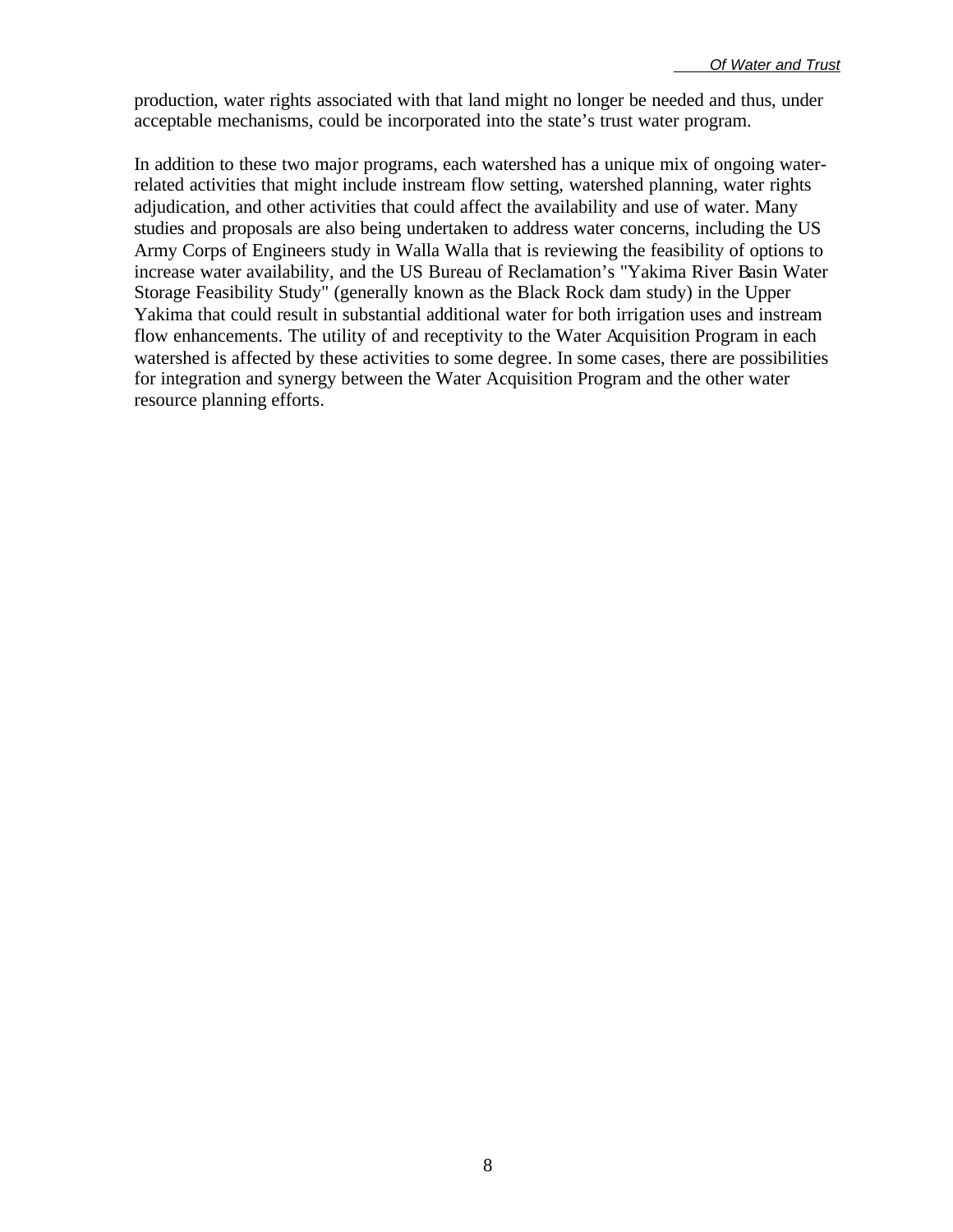## Findings

Our interviews in the Dungeness, Upper Yakima, and Walla Walla watersheds provided an instructive comparison of how Ecology's Washington Water Acquisition Program has fared under varying circumstances. Experience thus far suggests that where properly applied to local conditions—such as occurred in the Dungeness watershed—water rights acquisition is a potentially useful tool for fair and respectful redirection of water from agricultural uses toward instream uses. However, responses from farmers and local leaders in the Upper Yakima and the Walla Walla watersheds as well as from individuals at the statewide policy level suggest that the program and Ecology is viewed negatively in many parts of the state and significant barriers exist to improving receptivity to the Water Acquisition Program in many parts of the state.

The barriers include structural and administrative factors as well as broader issues related to state water law and attitudes toward Ecology in particular and government in general. The following sectionwill describe the factors that contributed to receptivity of the program in the Dungeness, and will contrast those factors with the concerns and risks associated with the program as perceived by those interviewed in the Upper Yakima and the Walla Walla areas. This section then identifies concerns with the processing of water right change applications, compares the Water Acquisition Program to the Irrigation Efficiencies Program, and considers the conditions under which the program has been effective, such as knowledge of local conditions and the evolution of positive trusting relations at the local level.

## **Receptivity to the Program**

Receptivity to the Water Acquisition Program differed in each of the three watersheds studied depending on conditions and factors described below.

#### *Dungeness*

In the Dungeness area, agricultural water users have been relatively receptive to the Water Acquisition Program. In 2001, thirteen one-year split-season leases (August 1 to September 15) totaling 417 acre feet per year were completed. The combination of water right leases and irrigation system improvements in 2001 resulted in an estimated 8.5 cfs of additional water in the Dungeness River. In 2003, twenty-five similar split-season leases were concluded, each for a three-year period, totaling 10.17 cfs. Interviews with farmers and irrigation company officials revealed general satisfaction with the program. Participation is widespread among those who are eligible, farmers participate openly, and most report that they would consider leasing their water again in the future. Two key contributors to this result have been the splitseason lease and positive relations between Ecology and the local farmers, irrigators, and area tribes.

Irrigation in the Dungeness is allowed from April 15 to September 15, but under the splitseason lease water is leased during the final six weeks of the season, from August 1 to September 15. This arrangement reduces agricultural risks, allows farmers to farm through two-thirds of the season and possibly get a third harvest as well, compensates farmers fairly for potential loss of crops, and allows farmers to possibly gain additional profit if they are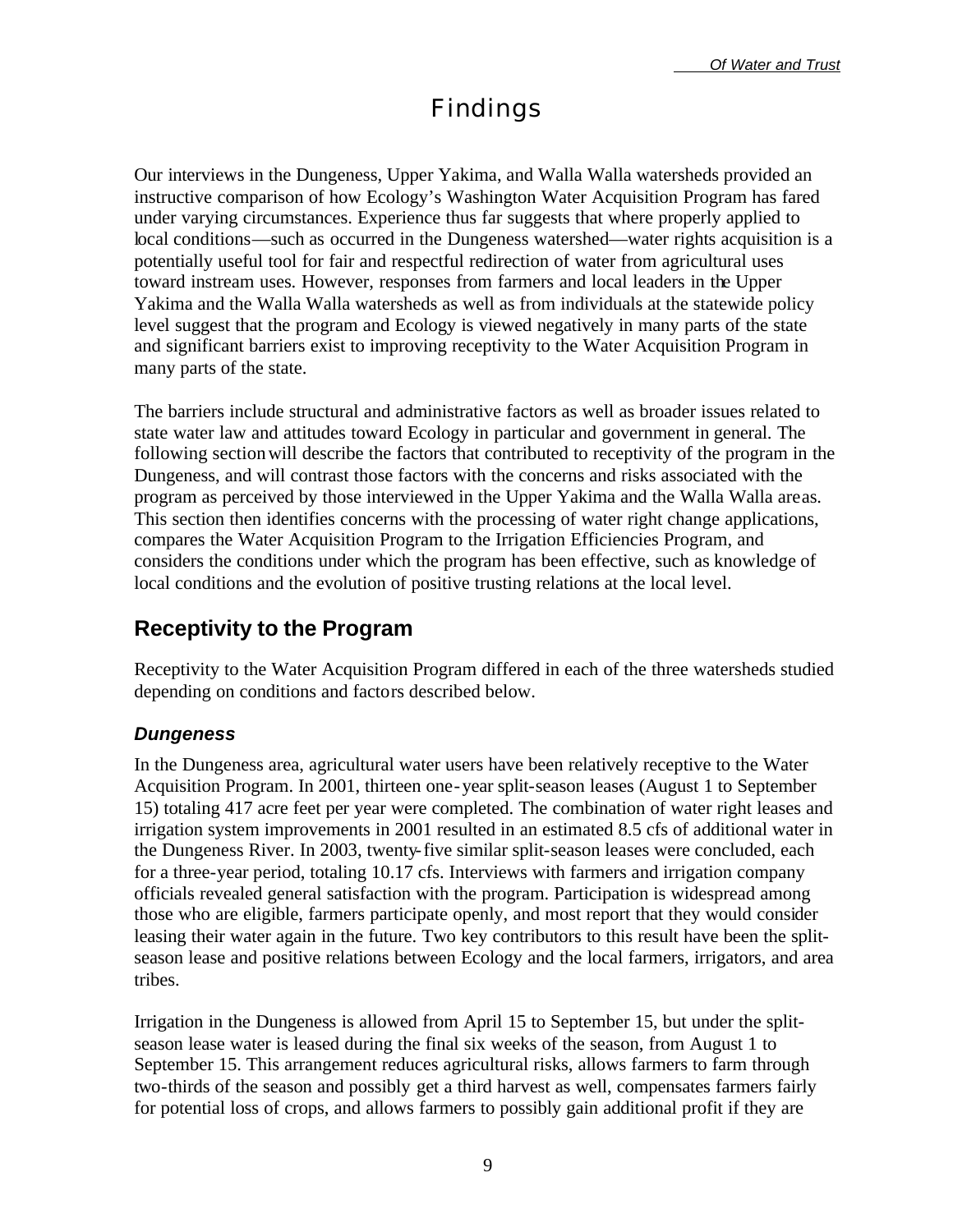able to harvest. As a result, the program substantially enhances the viability of agriculture in the area.

According to most people interviewed both inside and outside the watershed, the key attribute that allowed water acquisitions to be pursued in the Dungeness was Ecology's positive working relationships with agricultural water users, tribes, and others in the area. Inside the watershed, attitudes toward Ecology are generally positive. One farmer volunteered the view that, "Ecology is great; they have good people working with us and for us and they have a good attitude." Another farmer said, "Ecology has defended our plans and our efforts in court; they are an ally."

These positive sentiments toward Ecology in the Dungeness are unique among the three watersheds surveyed, and appear to be the result of the following characteristics not replicated elsewhere:

- **Continuity of respected staff**: The Ecology representative working on water issues in the Dungeness has been in place for many years and has developed positive working relationships with farmers and irrigators. This person functions as a single point of contact with the agency and is accessible, trusted, and respected. This individual, along with other Ecology staff, was credited with listening carefully, negotiating fairly, and making genuine efforts to accommodate the interests of all parties.
- **Dependability and responsiveness to local concerns**: While Ecology is often faulted for being slow or late, many interviewees in the Dungeness noted that the agency has so far always delivered on its promises. Ecology staff worked closely with farming and irrigation leaders to craft a lease agreement template that addressed the concerns of farmers. A key example was the agency's willingness, based on biological and flow data accepted by all parties, to accept a six-week split-season lease agreement rather than insisting on its original, longer proposal for the lease period. A second example was the development of the Trust Water Right Memorandum of Understanding in 1998, prior to attempts to lease water. At the time, this document was unique to the Dungeness and protected water right holders from being punished for conserving water through the state's long-established "use it or lose it" policy.
- **History of working in the local interest**: In many instances in the Dungeness, Ecology has been perceived by farmers, irrigators, and tribes as acting in ways that recognize and support local interests. For example, in 1991 Ecology began supporting a multi-stakeholder, consensus-based watershed planning process in the Dungeness under the Chelan Agreement. Since then, the agency has defended local conservation and watershed management plans in court against third-party lawsuits and has provided funds and staff for numerous scientific studies. Because Ecology had a sufficient positive history of working in the area, its staff has been able to raise the idea of acquiring water rights and gain consideration by agricultural water users.

The Jamestown S'Klallam Tribe has also played an important role by pressuring Ecology to take action on instream flows and by obtaining grant funds to fix leaks and improve the efficiency of farmers' irrigation systems. The tribe has a significant interest in the survival of salmon, but the other parties regarded it as respectful in its approach to finding mutually agreeable solutions.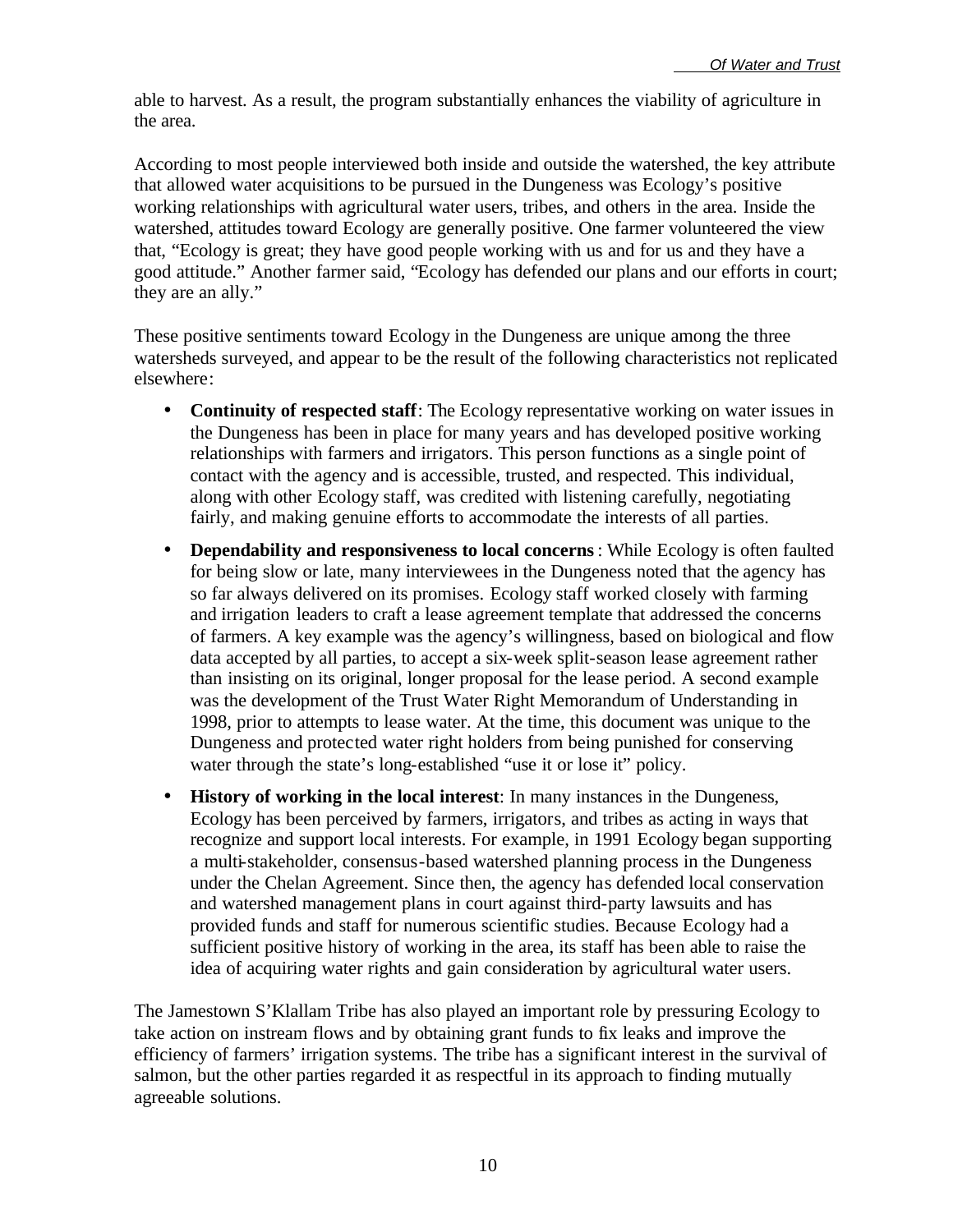The positive working relations between irrigators, the Jamestown S'Klallam Tribe, and Ecology in the Dungeness are credited with creating an opening for the parties to collaboratively craft a win-win water right lease agreement viewed as beneficial to all parties. As one outside observer noted, the Dungeness is "an example of what can happen when everyone sits down at the table and looks at the problem holistically. They didn't blame any one party, but recognized that everyone had an important interest in how the resource was used."

It should be noted that the conditions described above developed relatively recently. From 1986 to 1989, a great deal of distrust reportedly existed between Ecology, the Tribe and farmers in the Dungeness basin. The parties regarded each other's data and motives with suspicion, and social conditions were tense. Discussions regarding water use were highly contentious because the tribe and the farmers felt that their livelihood and culture depended on the proper management of scarce water resources. The staff person from Ecology at that time reportedly tended to foment distrust. The contrast between then and now offers an instructive lesson in the potential for a cooperative approach to transform adverse conditions, attitudes, and results.

#### *Upper Yakima*

Water acquisitions in the Upper Yakima have been less numerous than in the Dungeness. Seventeen acquisitions have been completed by the WWT or Ecology since 2001, with thirteen of those occurring in 2003. The total amount of water reverted to streams in the Upper Yakima in 2001 through one-year leases negotiated by Ecology was 1,080 acre feet per year; a purchase of water rights in 2002 resulted in 363 acre feet per year being permanently returned to the stream. In 2003, the WWT completed twelve leases and one one-year donation, totaling 1,276 acre-feet per year.

Those interviewed in the Upper Yakima were less positive about the water rights acquisition concept and the Water Acquisition Program than those in the Dungeness, and their comments reflected a high degree of contentiousness surrounding water issues in the area. Some agricultural water users indicated that they did not believe the program could be successful in their locale because the water shortage there is too severe and farmers and ranchers in the area do not have surplus water available. "Water should *not* be traded here; there isn't enough water to go around as it is," said one farmer. In addition, many local irrigators strongly believe that it is wrong to take land out of irrigation or to not irrigate land that is irrigable: "*Nobody* has the right to mess with God-given irrigation water and peoples' right to make a living off the land," said another farmer, reflecting a sentiment widely shared in the area.

Fear of relinquishment and distrust of Ecology—and often distrust of government in general—seem to inhibit greater receptivity to the Water Acquisition Program in the Upper Yakima. Most farmers interviewed there were particularly suspicious of Ecology's motives with regard to water rights and instream flow. Said one farmer in this regard, "The acquisition scheme is a smokescreen. This is just a way of gaining control of our water and local land use. Ecology, DFW [Washington Department of Fish and Wildlife], and the Feds are just trying to put irrigators out of business." This distrust of government negatively affects the willingness of farmers to consider working with Ecology in general and impedes their willingness to participate in the Water Acquisition Program in particular. An Upper Yakima watershed landowner and irrigator made this observation: "There is a distrust and reluctance in the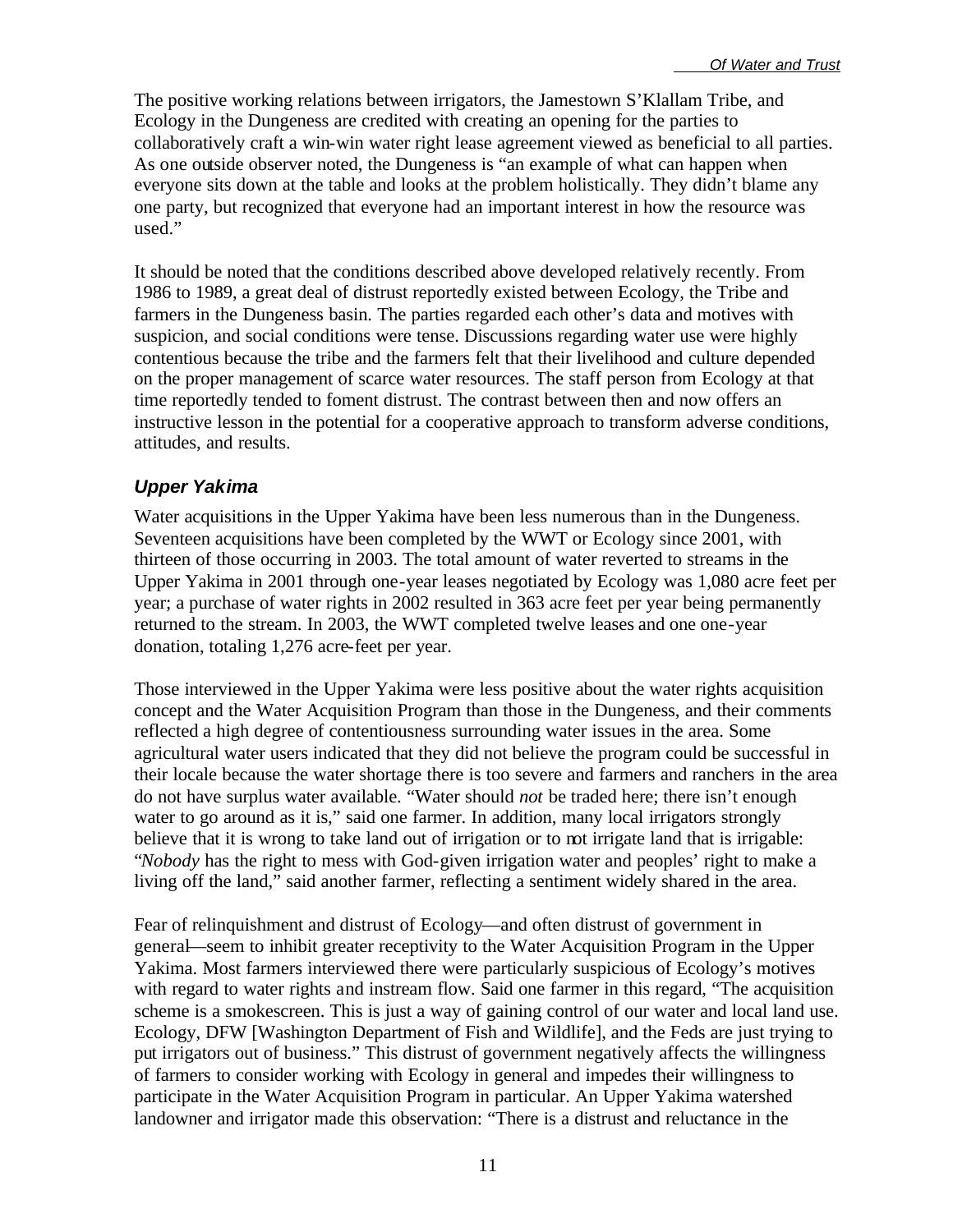valley for people to work with Ecology and wildlife agencies. Reluctance to even let agency people know details of farming operations, or to even let them on property." Another landowner and irrigator said that he is "wary" of the Water Acquisition Program. "There is a difference between the intent of a program and its management. Ecology scares people out of good programs."

Many interviewees in the Upper Yakima expressed concern about water laws and the risk of relinquishment. Said one farmer, "Never give up something you've inherited." Another said he had no interest in transferring water and that such an action would be unwelcome in the community. "Anyone in […] Water Company must have the board's permission to do such a thing, since it causes such physical problems with delivery. After all, if irrigation works the way it is supposed to, little or no water reaches the end of the ditch." Farmers were also irritated that they were asked to spend money to reduce water use and then were asked to give up the conserved water.

Others in the Upper Yakima watershed questioned whether leased water would actually stay in the streams. Said one farmer, "It's good if you can actually get water in the streams that won't be taken by someone downstream. There are still several guys upstream turning water back for fish and then a guy downstream takes it and the fish never see it. How do you resolve the issue of releasing water upstream and taking it out downstream?"

These negative impressions of the program are tempered somewhat by reports from WWT staff members working in the Teanaway River area of the Upper Yakima basin. Despite hearing some frustration voiced by farmers regarding regulatory water issues, the WWT has been able to lease more than 1,000 acre-feet of water from residents in the area. WWT staff members are now working with many of these people on longer-term leases for 2004 and beyond.

#### *Walla Walla*

Of the three study areas, the Walla Walla River Basin has had the fewest water acquisitions under the program. Ecology made its first purchase of water rights in this area with the "Buckley" deal in 2000, which permanently reverted 1,008 acre feet per year of water to the Walla Walla River. The agency also concluded four one-year leases in 2001, which reverted 267 acre-feet per year. The WWT has also completed five acquisitions in the basin (554 acrefeet per year), for a total of ten acquisitions.

A commonly cited impediment to increased water rights acquisitions in Walla Walla is excessive price expectations. Many interviewees said that the Buckley purchase set a poor precedent in the minds of farmers because the price was extremely high for water located in a low-priority section of the stream (closer to the mouth than the headwaters), and they thus questioned the value of the purchase relative to the stated purpose of the program. In addition, two power generation projects, the Newport project located inside the watershed and the Starbuck project located just outside the watershed, each signed option agreements with water right holders for relatively high prices. Even though these two entities did not follow through on these options, the result has been inflated price expectations for water among many landowners.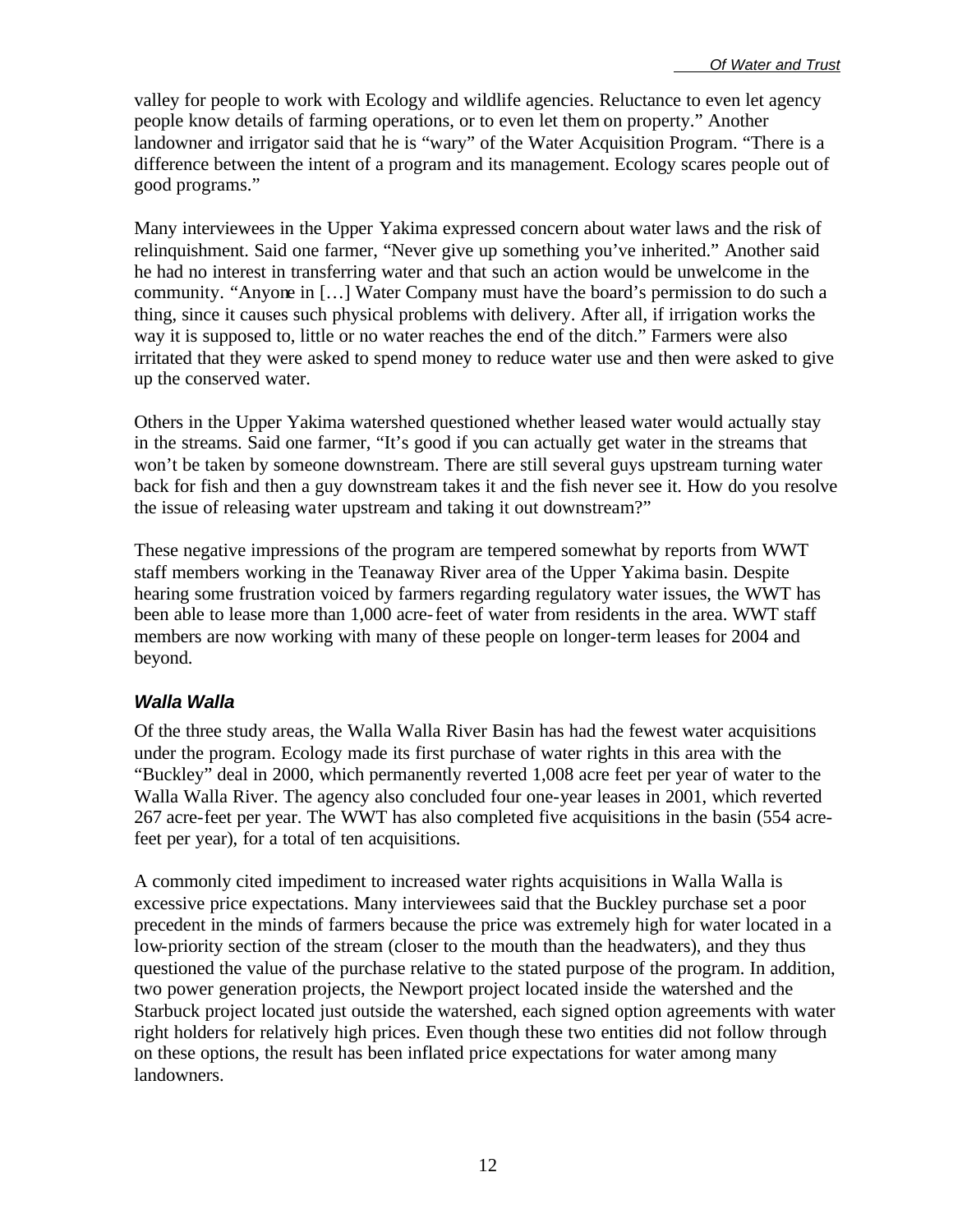As in the Upper Yakima, interviewees in the Walla Walla area conveyed distrust of Ecology and its programs affecting agriculture. These programs were viewed as complicated, bureaucratic, complex, and inconsistent, and they were generally seen as creating major disincentives for private landowners to become involved in water-related transactions with the state, regardless of the possible monetary benefits. Although only a small number of transactions have been pursued, and fewer consummated, this feeling was demonstrably widespread. Said one individual, "Getting involved in Ecology's Water Acquisition Program is like volunteering for an IRS audit." Ecology programs and procedures were typically seen as being "one-way" in the agency's favor rather than representing a "win-win" approach. Many complained that Ecology changes rules and approaches from program to program and from participant to participant. A common concern was the fear of being "penalized" for stepping forward and getting involved.

Many interviewees in the Walla Walla area viewed the use of intermediary organizations such as the Washington Water Trust as a necessary "credibility bridge" between the public and Ecology. According to one farmer, many landowners feel much more comfortable working with the WWT or the local conservation district staff than with Ecology. Indeed, recent outreach by the conservation district has reportedly led to more than twenty new water right holders expressing interest in the Water Acquisition Program. According to many of those interviewed in the Walla Walla area, Ecology lacks the trust, credibility, predictability, reliability, and sincerity necessary to deal directly with private landowners on a large enough scale to achieve meaningful instream flow results through water acquisition.

Even with the WWT playing an intermediary role, many of those interviewed criticized Ecology for slow, bureaucratic, and unresponsive processing of tasks required of the agency at the end of the process, primarily the water right validation and the actual transfer of water to the state's trust water program. "Washington Water Trust is often capable of putting together good deals with landowners up to the point where Ecology gets involved—once that happens, the projects or agreements appear to get bogged down or go negative," said one local participant. Indeed, the interviews brought to light two recent instances in which acquisition deals were reportedly nearly terminated by the water right holder due to lengthy processing delays and the perception of poor communication by Ecology.

One individual in the Walla Walla watershed, in a comment that echoed the sentiments of numerous other interviewees, suggested that the combination of current water law (especially the "use it or lose it" provision) and the recent emphasis on flow restoration and metering is causing landowners to actually begin using more water rather than less. Many landowners are realizing that if their water use is being metered, they must use more of their claim (their paper water right) in order to document and substantiate historical use. If this analysis is correct, the net result might be that some landowners are taking more water from streams than they had in the past to prevent having their water right (and ultimately their property's value) diminished as a result of documented non-use. This individual suggested that the state ought to address how to handle unused water rights in a way that does not penalize the water right holder.

Finally, many landowners in the Walla Walla River Basin believe that efforts are currently under way to determine the value of water for fish and agriculture, and that these decisions will ultimately influence the value of their water and their property. As a result, many landowners in the area are adopting a wait-and-see approach to water acquisition efforts,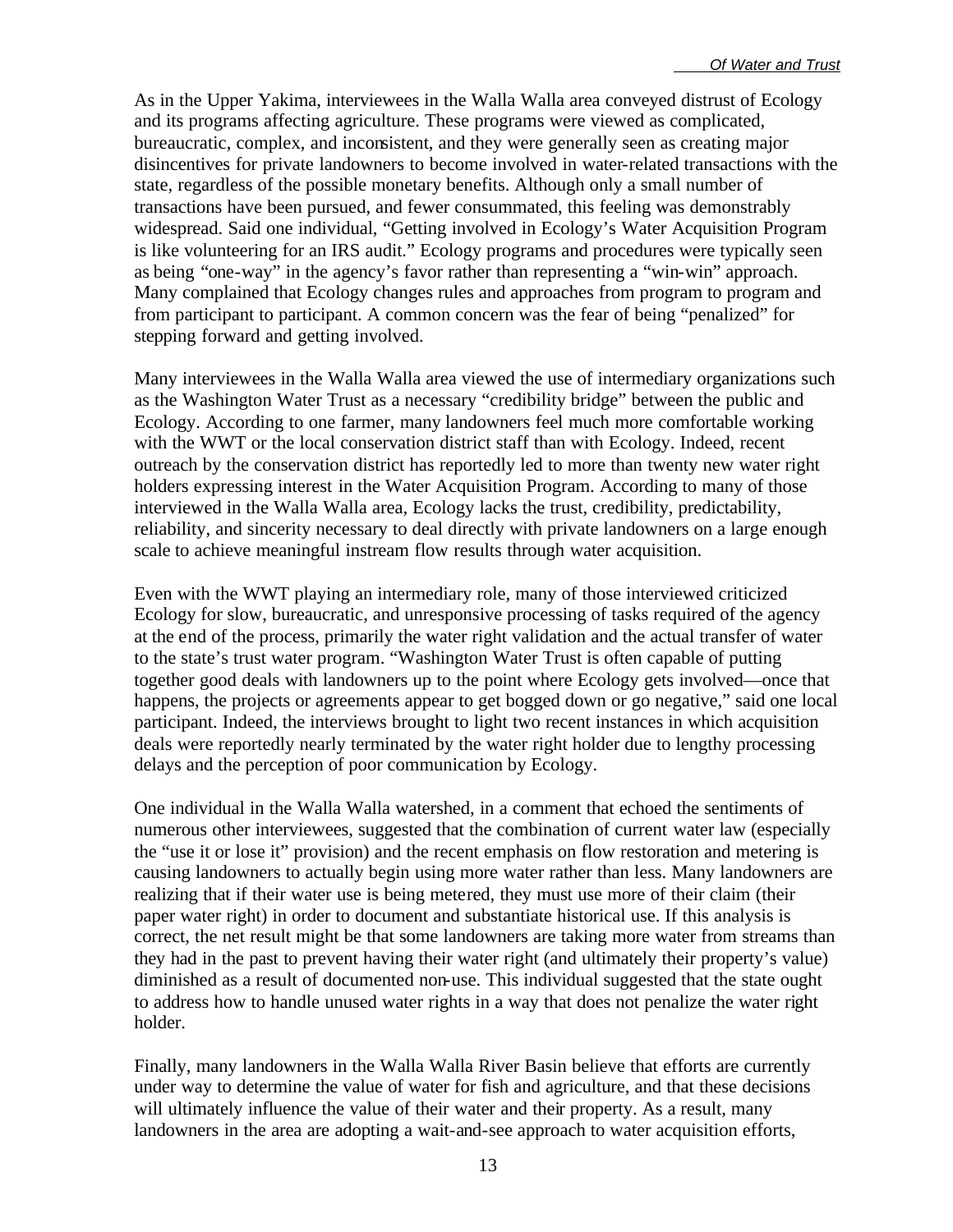preferring to watch what develops before they make a commitment to market their water or use their property for other purposes such as residential development.

## **Risks Associated with the Program**

In addition to concerns regarding water policy and Ecology's role in the program, many agricultural water users in the Upper Yakima and the Walla Walla watersheds highlighted what they perceived as significant risks and disincentives associated with participation in the Water Acquisition Program. Many are concerned that they stand to lose far more than they might gain, with relinquishment of water rights being the primary fear. Since water is seen as the "life-blood" of agriculture in the state, relinquishment or loss of water is seen as a direct threat to their ability to farm.

In the Dungeness watershed, these and other risks have largely been addressed through careful structuring of the lease agreements and policy changes such as the 1998 Trust Water Rights Agreement, which prevented relinquishment of conserved water in the Dungeness. It should be noted that these results in the Dungeness were not a forgone conclusion, but instead were the product of good relations between Dungeness water users and Ecology, availability of accepted and trusted science, and other factors that contributed to the ability of the parties to work together toward mutually satisfactory outcomes.

The following are some of the principal concerns raised by water users regarding the Water Acquisition Program as it is currently structured:

- **Loss of water rights:** The most common concern among water users is relinquishment. Many fear that by applying to the Water Acquisition Program, their historical water use will be examined and their claim might be deemed unsubstantiated, leading to loss of a portion of their water right. According to Washington water law, only the quantity of water that has been put to actual beneficial use is valid for change or transfer (for example, to go into the trust water program). Thus, many water users fear discovery of non-use or other changes in use that could lead to loss of water rights and diminished property value, all without compensation. Fear of relinquishment is a major barrier to program success. Under the program's present structure, the closer a person's actual use is to the water right claimed on paper, the more attractive the program is because the risk of loss appears low. This issue does not appear to be a concern in the Dungeness, however, because water rights there are held in the name of the irrigation district rather than the individual landowner, and thus are more perfected rights with less risk of relinquishment. One individual from the Walla Walla area suggested that one way to make the program substantially more attractive and successful would be to "change the assessment process—period!" One suggested improvement would involve looking back at least 15 years to determine historical water use rather than the current five-year period.
- **Leased water might not be returned:** Statewide agricultural leaders are concerned that farmers who lease their water might not be able to get it back once the lease expires. Many pointed to the Endangered Species Act and related third-party litigation, suggesting that leased water could become defined as critical habitat. Under the Endangered Species Act, they said, there are no assurances that program participation over a fixed period would not lead to a permanent relinquishment.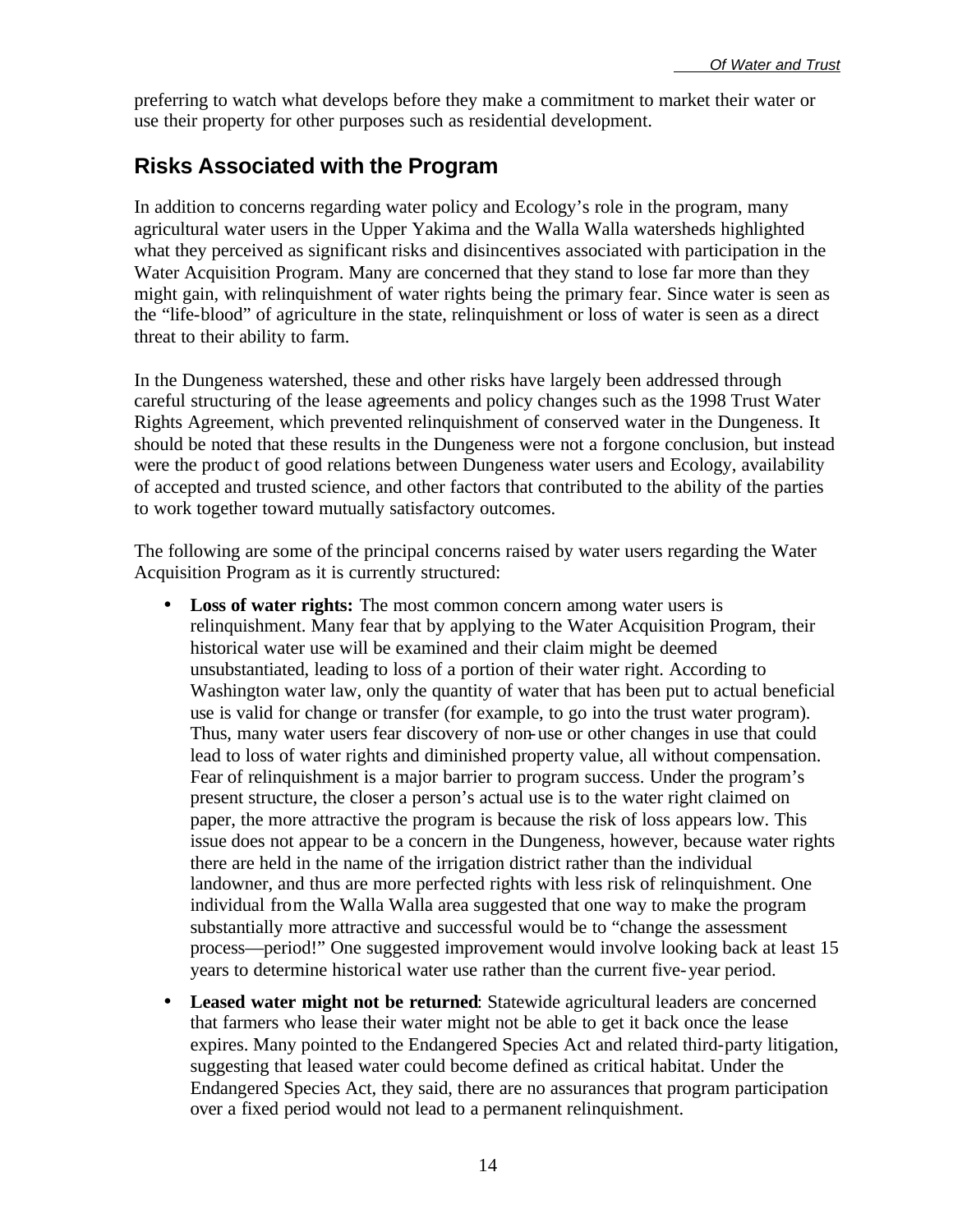- **Loss of control over water and property**: Some farmers fear that involvement in the program would subject them to intrusive oversight by the state. They are concerned that they would be "told" by Ecology what they can or cannot do with their water or their property. They fear that with the state monitoring water use and their land, they would no longer be permitted to use their water or their property as they saw fit, or that they would become mired in a bureaucratic process if they needed to make changes in their use of water.
- **Loss of flexibility**: Farmers are concerned that by giving up water rights, especially on a permanent or long-term basis, they would be unduly restricted in their ability to respond to changes in weather patterns or emerging market trends. In the Walla Walla watershed, for example, one farmer stated that he was afraid the program would restrict his options for crop choices in response to market changes because not enough water would be available to adopt different crop practices if needed. Another interviewee gave the example of a landowner who is currently using only 0.5 acre feet of a 4.0-acre-foot water right for 350 acres of wine grapes, primarily because he is using privately funded, state-of-the-art irrigation efficiency systems. If a severe winter freeze were to destroy the existing crop and he needed to convert to a different crop that required more water, he would be unable to do so if he had transferred or leased his previously unused 3.5 acre feet of water. He would thus lose flexibility over what crops to grow on his property. To many landowners, this loss of flexibility and control would severely diminish the value of their property and is a significant disincentive to participate in the program. In the Dungeness watershed, five-year leases were rejected in favor of three-year leases for similar reasons. It is difficult for irrigators to predict their water needs very far in advance, and this acts as a disincentive for them to sell or lease substantial portions of their water rights for long periods of time.
- **Threat to the agricultural community:** Many potential program participants perceive small and medium-sized farms to be "under siege"—threatened by a combination of government regulations, foreign imports, and large agribusiness operations. They see themselves as struggling just to survive, and they fear that the Water Acquisition Program and other attempts to remove water from farms will only further reduce the viability of agriculture and hasten the decline of rural communities throughout Eastern Washington. Many farmers see themselves as good stewards of the land and their community, and they are thus concerned with the effect of the program on their own land, their neighbors, and the entire state. Some of the people interviewed in Eastern Washington were concerned that the Water Acquisition Program would "dry up" agriculture by reducing the levels of water available for agriculture in general and in certain areas in particular. One farmer asked, "How do I make a decision about giving up my water? What about weed control on my unused ground, and the new vole farm I make? And the ground water level changes below me? If I can't farm, what do I do with the land? And my neighbor is impacted by my weeds and voles." Another said, "If we sell water out, the ditch is low and now we fight delivery problems" because the irrigation ditch is set to operate at a certain level. Another noted that getting land back into production is difficult after many years of nonirrigation. Thus, short-term leases can lead to long-term problems. In stark contrast, in the Dungeness watershed the structure of the split-season lease has tended to enhance the viability of the program in farmers' eyes and has thus strengthened the agricultural community rather than weakened it.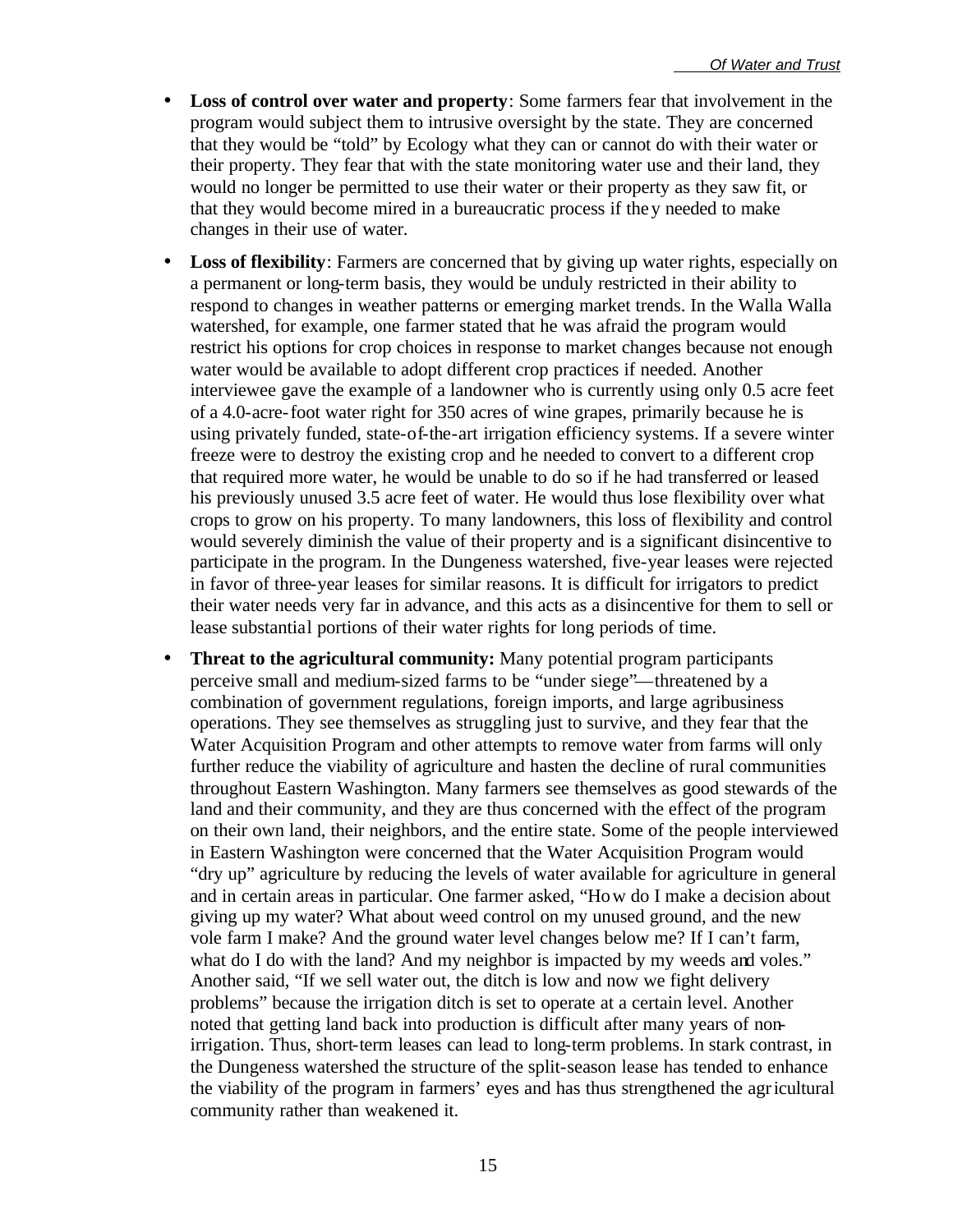• **Loss of agricultural economy and infrastructure** : Farmers also expressed concern that taking land out of production would proportionately reduce the quantity of inputs and infrastructure needed. This in turn could hurt farm communities and local economies because farmers in the program would buy less farm equipment and related supplies and materials, and they would also spend less on transportation, mechanical repairs, and other farm-related inputs and expenditures, thereby reducing the overall economic and commercial activity in the area.

Some interviewees also noted that state water policy appears to be in flux, and that many programs and studies could influence future policy. Uncertainty about water policy, valuation, compliance, and other issues is causing many potential program participants to take a waitand-see approach. In the Walla Walla watershed, a major study conducted by the Army Corps of Engineers is examining the feasibility, costs, and benefits of large-scale water storage, water acquisition, irrigation efficiencies, and shallow aquifer recharge for restoring water and instream flow in the area. In the Upper Yakima watershed, farmers point to the Black Rock Dam as a hopeful solution to water problems in the valley, and ongoing adjudication there adds uncertainty to water right holders' decision framework. These and other water resource management issues are reportedly making farmers reluctant to become involved in programs or make major decisions rega rding their water rights. Some potential program participants are waiting to see if better options come along, while others, as one interviewee described it, have decided to "hunker down and hope the issue will pass them by untouched."

## **Application Processing**

Many parties familiar with the Water Acquisition Program faulted Ecology for slow processing of water right change applications. Although reports suggest that processing speed is increasing, it was also noted that the Agency could improve further. While this study did not independently examine or analyze application processing, the complaints related to this aspect of Ecology's work point to potential reform needs.

Processing applications for the Water Acquisition Program typically involves evaluating the extent and validity of the water right, including water right seniority, historic beneficial use, and quantification of transferable quantities of water. While processing applications, Ecology must consider whether an acquisition would lead to actual instream flow improvements. In some cases, more extensive and lengthy reviews are reportedly necessary to ensure that the state is acquiring actual water rather than paper water.

Although a backlog of some 170,000 water right claims are awaiting processing by Ecology, trust water right change applications are supposed to jump to the front of the line. In 2001, the state legislature created a "two-line" processing option to separate and speed change requests over applications for new water rights and to allow for expedited processing of transfers into the trust water program. Some interviewees suggested that while this change in policy has sped up processing considerably, there is still more room for improvement. They also suggested that because water right processing has been moved from the field offices to Ecology's headquarters in Olympia, the many steps involved in confirming a water right's validity have led to a kind of "stovepiping" that has slowed the process.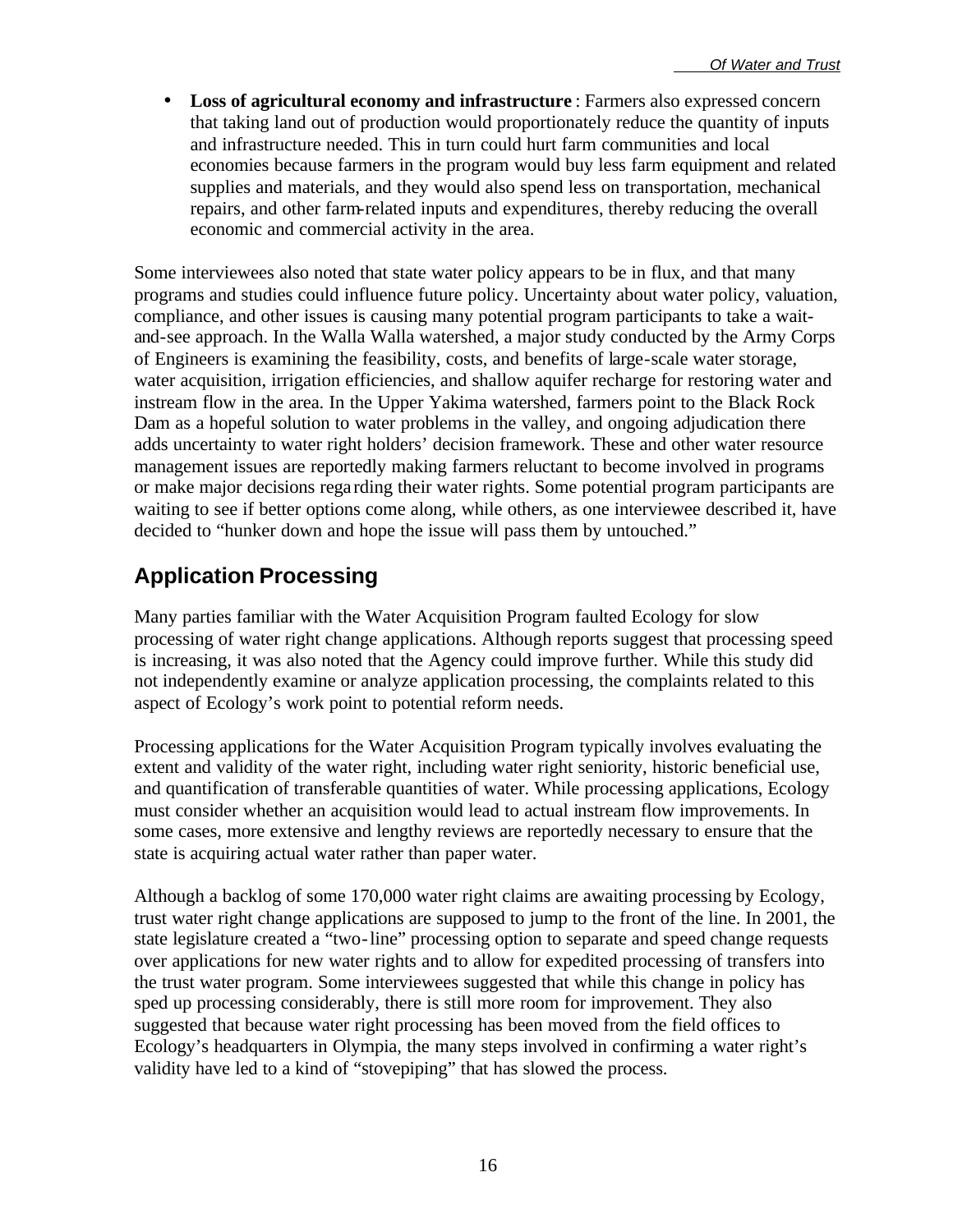The length of turnaround time for processing applications has contributed to negative impressions of Ecology in general and to the Water Acquisition Program in particular. According to landowner applicants and other interviewees in the Walla Walla watershed, the WWT often puts together good deals with landowners, but at the point when Ecology gets involved the projects or agreements get bogged down and the applicants receive little or no follow-up communication, status reports, or signs of progress. Potential program participants view the process as a "black hole," which is extremely frustrating for them and for intermediary groups such as the WWT and conservation district staff.

Indeed, two acquisition projects were reportedly almost terminated due to applicants' frustration with processing delays and lack of communication from Ecology. In each case, processing went beyond the start date of the lease, and the water right holder was concerned that he would forgo irrigation and not have his water right accepted by Ecology. After much nurturing, both projects came back on line, but the experience highlights the negative reinforcement that can occur when water right holders feel stymied by the bureaucracy and do not receive personalized service.

Interviewees suggested that potential program participants watch closely to see how the process works for their neighbors and for early participants. The common perception of Ecology based on its management of the program thus far is that the agency is "bureaucratic," "insensitive," and "incompetent." Lengthy delays and lack of responsiveness are reportedly discouraging other landowners from coming forward to take part in the program.

### **Comparison with the Irrigation Efficiencies Program**

The Water Acquisition Program also suffers from competition with the Irrigation Efficiencies Program. The Irrigation Efficiencies Program provides both financial and technical support to improve existing irrigation systems, with some or all of the saved water placed in trust to augment instream flows. Up to 85 percent of the cost of a new irrigation system can be covered by the state. Many farmers in the Upper Yakima and Walla Walla watersheds reportedly prefer this program to the Water Acquisition Program because it improves property values and provides greater options for land and crop use. These benefits contrast markedly with the commonly perceived outcomes of the Water Acquisition Program in those areas.

One Walla Walla farmer familiar with the Irrigation Efficiencies Program offered the following example: A participating landowner receives a \$250,000 pivot irrigation system installed on property he has been using to raise a relatively low-value crop. The water saved is leased for instream use, but it is still associated with his property for the long term. As a result of his new irrigation capabilities, the landowner has more options for what types of crops to grow on his property. In some instances, landowners have been approached by other farmers wanting to lease their more efficiently irrigated property to grow different types of crops. The landowner is pleased because he has more options for the use of his property, the property's value is greater, and the saved water is still associated with his property but goes into the stream to benefit fish. Landowners see this type of arrangement as meeting their needs and coming closer to a win-win-win result for the landowners, the local agricultural community, and the fish. This set of incentives contrasts starkly with those associated with the Water Acquisition Program, which is seen as carrying huge up-front risks for the landowner in terms of potential decrease in the value of agricultural property and offering minimal long-term gains.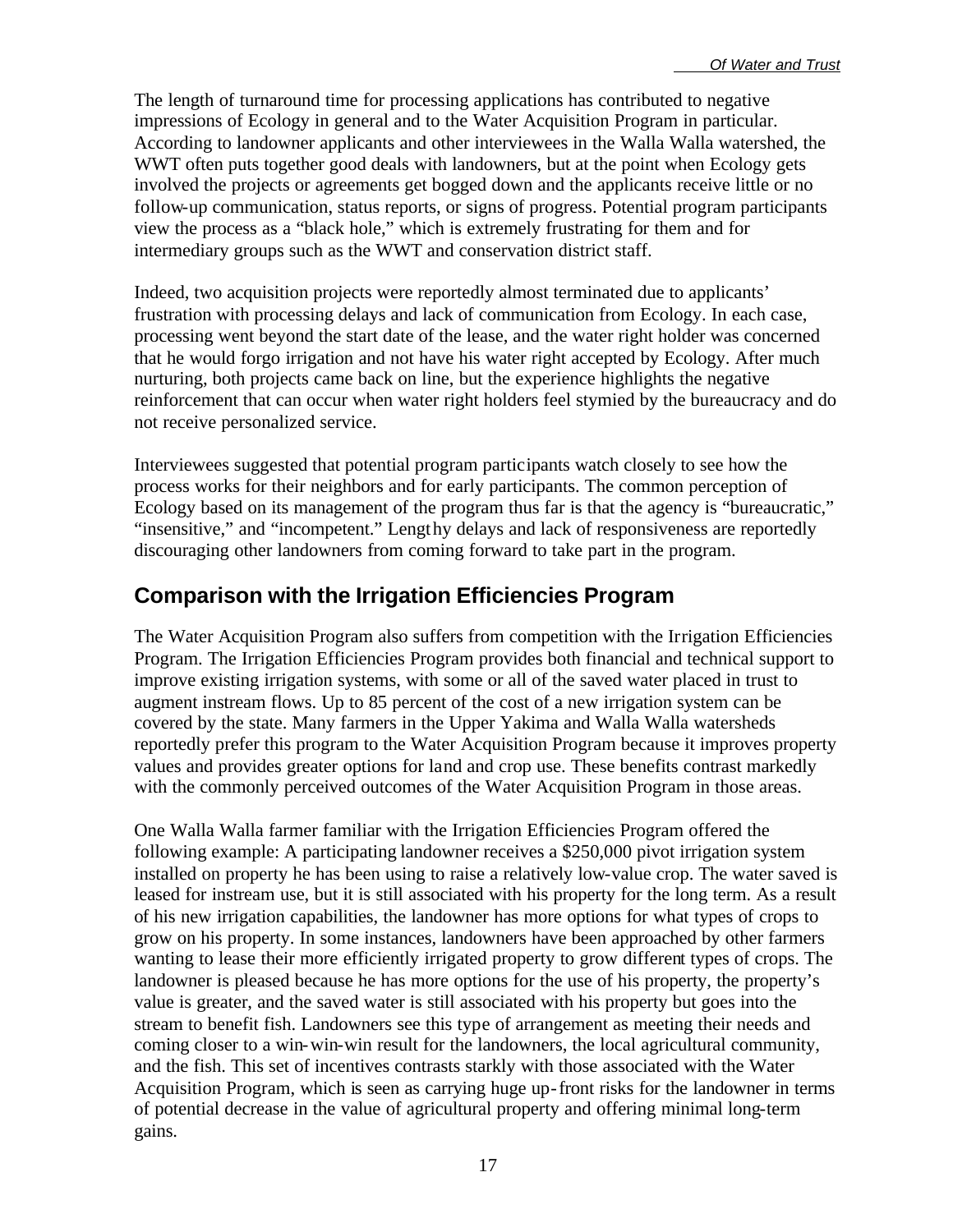In the Dungeness, many farmers are participating in both the Irrigation Efficiencies Program and the Water Acquisition Program. Leasing through the Water Acquisition Program was particularly beneficial to both streamflow and farmers during the 2001 drought. However, recent reports suggest that the Dungeness water users are questioning how their water savings are calculated and credited to the trust between irrigation efficiency, leasing, and their own 1998 trust water rights agreement. These concerns highlight the importance of making certain the programs are carefully integrated and do not work at cross-purposes.

## **Conditions Under Which the Program Has Been Successful**

Experience in the Dungeness, Upper Yakima, and Walla Walla suggest that two key components are necessary for successful outreach and structuring of a water lease agreement: knowledge of local conditions and partnerships with respected local entities.

#### *Knowledge of Local Conditions*

Local conditions affect how water rights acquisitions affect not only individual landowners but also the larger community. The result can enhance agricultural viability, as in the Dungeness watershed, or it can lead to serious concerns about the future of agricultural communities, as in some parts of Eastern Washington. Conditions vary by location and can influence the impact of the Water Acquisition Program and the extent of local receptivity to it. The following are some of the key local variables:

- **Climate and rainfall patterns**: The Dungeness tends to be far wetter than the Walla Walla or the Upper Yakima. Thus, even if irrigation is suspended for a period of time in the Dungeness, rains might still allow a harvest. The Walla Walla and the Upper Yakima are both very dry, with rainfall during the growing and irrigation season averaging less than 0.5 inches per month.
- **Agricultural and cropping patterns**: Crops in the Dungeness consist primarily of alfalfa, hay, and pasture, and many farmers are able to obtain three harvests per growing season. Because the period of time when instream flow needs to be increased coincides with irrigation of the third harvest (August 1 to September 15), farmers are asked to forgo only one-third of their annual harvest. And, if rain falls during that time, farmers can still harvest their third cutting. In the Upper Yakima watershed, the most prominent crop is timothy hay, which requires consistent watering. In the Walla Walla watershed, the dominant irrigated crop is alfalfa, although grape vineyards for wine production are a growing agricultural industry that tends to rely on surface water diversion for irrigation.
- **Availability of trusted data**: In the case of the Dungeness, data on instream flows, fish habitat requirements, agricultural diversions, and other issues has been compiled over a long period of time, and the results are not disputed by farming and irrigation leaders. Farmers and irrigators or their representatives have participated in data gathering and have helped review scientific studies. They generally trust the data and have had sufficient time to accept it. Interviews in the Upper Yakima and the Walla Walla watersheds and with statewide agricultural leaders suggest this might not be the case elsewhere. Fundamental scientific findings such as whether salmon are truly threatened, whether instream flows are insufficient, and whether water is in short supply have been disputed by some. Said one Upper Yakima water user, "Do we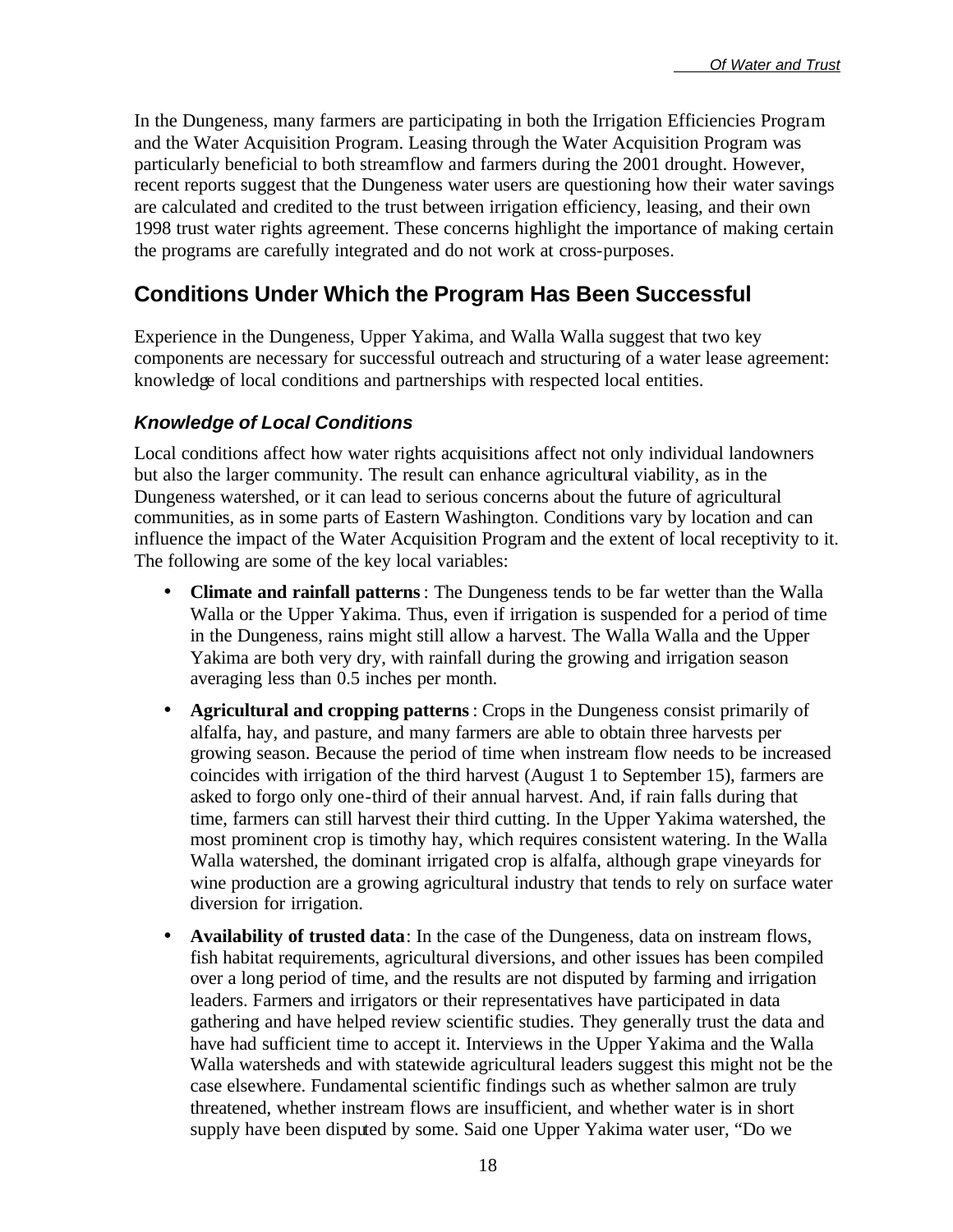really *need* the water program, given the huge salmon and steelhead numbers?" Others questioned the specifics on how much water is needed in which streams during which period of time. Especially in the Upper Yakima watershed, farmers questioned the degree of scientific understanding held by Ecology at the level of specific creeks and how one can know when there is enough water.

#### *Positive Relations with Respected Local Entities*

Many interviewees stressed that the key factor in managing and negotiating the acquisition process is the presence of good, trusting relationships with water right holders and trusted local organizations. According to WWT staff, building trusting relationships with water right holders is central to the organization's work. The WWT can provide confidential support and personalized service, which creates a bond of trust and goodwill. During our interviews, the WWT was characterized as credible, trustworthy, honest, and fair. It was credited with being highly responsive and keeping landowners informed about the benefits of the program and the status and progress of applications.

To promote the concept of water rights acquisition, the support of locally trusted agencies, groups or individuals is extremely valuable. In the Dungeness watershed, Ecology worked with the Dungeness Agricultural Water Users Association, which then promoted the program to its members. Without this support, it is unlikely that interest in the program would have been nearly as strong. WWT staff also said that they benefited greatly from the assistance of locally based agency staff (e.g., Ecology, the Washington Department of Fish and Wildlife, and the Bureau of Reclamation) to make introductions or referrals to potential customers. While the WWT has promoted the program with watershed planning groups, local conservation districts, commodity farming groups, tribes, and at conferences, more linkages could be formed to promote the program. Some local Ecology field offices are reportedly more supportive in this regard than others.

Conservation Districts in many areas were cited as a key to forging closer relationships with potential program participants at the local level. Conservation District offices tend to be located in farming communities and have close ties with local farmers. Conservation districts are non-regulatory and already provide many programs designed to support farming operations, such as the Irrigation Efficiencies Program and the Conservation Reserve Enhancement Program. A number of other entities reportedly have good rapport and extensive networks with farmers and farming groups. These entities include irrigation districts, grower groups such as the Washington Association of Wheat Growers, commodity groups, the Washington State Farm Bureau, and the Washington State Department of Agriculture.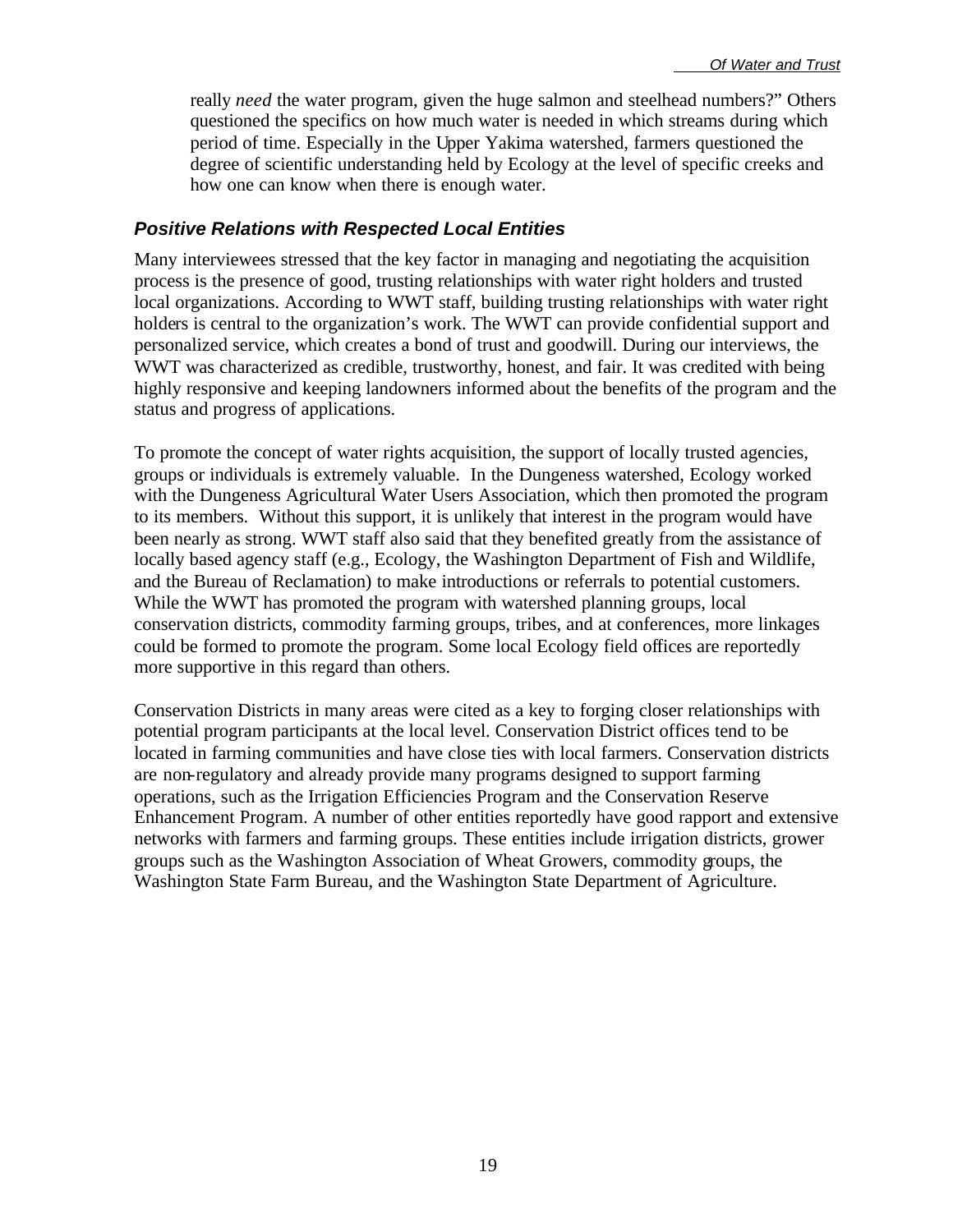## Next Steps

Water rights acquisition is perceived by some as a potentially valuable tool that could contribute to increasing instream flows in targeted streams or rivers. Its success in the Dungeness case suggests that the approach has potential for program mission accomplishment. Moreover, the jump in numbers of acquisitions in 2003 in other priority watersheds suggests that the program is gaining in receptivity in other areas of the state. However, the findings presented in this report also suggest that there are significant barriers to the program's application in areas sharing the characteristics of the Upper Yakima and the Walla Walla watersheds. Many individuals we talked with, both in these particular areas and among statewide agricultural leaders, are concerned that the program will treat farmers unfairly or will be detrimental to farming communities and the viability of agricultural economies at the local and state level.

Based on the findings presented in this report, it appears that the Water Acquisition Program could be more effective if it is tailored more closely to conditions in each watershed and is promoted in areas where water conservation and instream flow efforts could have the greatest benefit. A more tailored and targeted approach, developed in conjunction with relevant statewide and local groups, could lead to the dual achievement of benefiting agricultural landowners and providing needed water in streams over a longer term for fish migration and spawning habitat.

This section highlights some key variables to consider for making water rights acquisition a more useful tool for water resource management, with greater impact on instream flows and greater real and perceived value to water right holders. It also offers a process for achieving these goals through engagement with local and statewide agricultural leaders. These recommendations are based on interviews in only three watersheds and with a number of statewide observers, and should be tested with representatives from other key watersheds before they are implemented widely.

## **Tailor the Program to Local Conditions**

Our primary recommendation is to tailor the Water Acquisition Program to local conditions and in a way that is acceptable to local leaders. This approach has proven successful in the Dungeness, while experience in the Upper Yakima and the Walla Walla areas suggests that the program has not been designed and implemented with enough attention to the interests and concerns of the intended audience and has thus not enjoyed support from most local agricultural leaders and agricultural water users.

As stated earlier, the unique conditions and features in each geographic area influence the value of and receptivity to the Water Acquisition Program. These include climate and rainfall patterns, agricultural and cropping patterns, the water regime, and the availability of trusted data. In addition, each geographic area has a unique set of organizations, agencies, and related relationships that can offer knowledge of local conditions and might support reasonable efforts to increase instream flows. These salient groups include conservation districts, irrigation districts, and agriculture and commodity groups. Finally, the mix of policy and program options in the locality is an important element of strategy planning and should be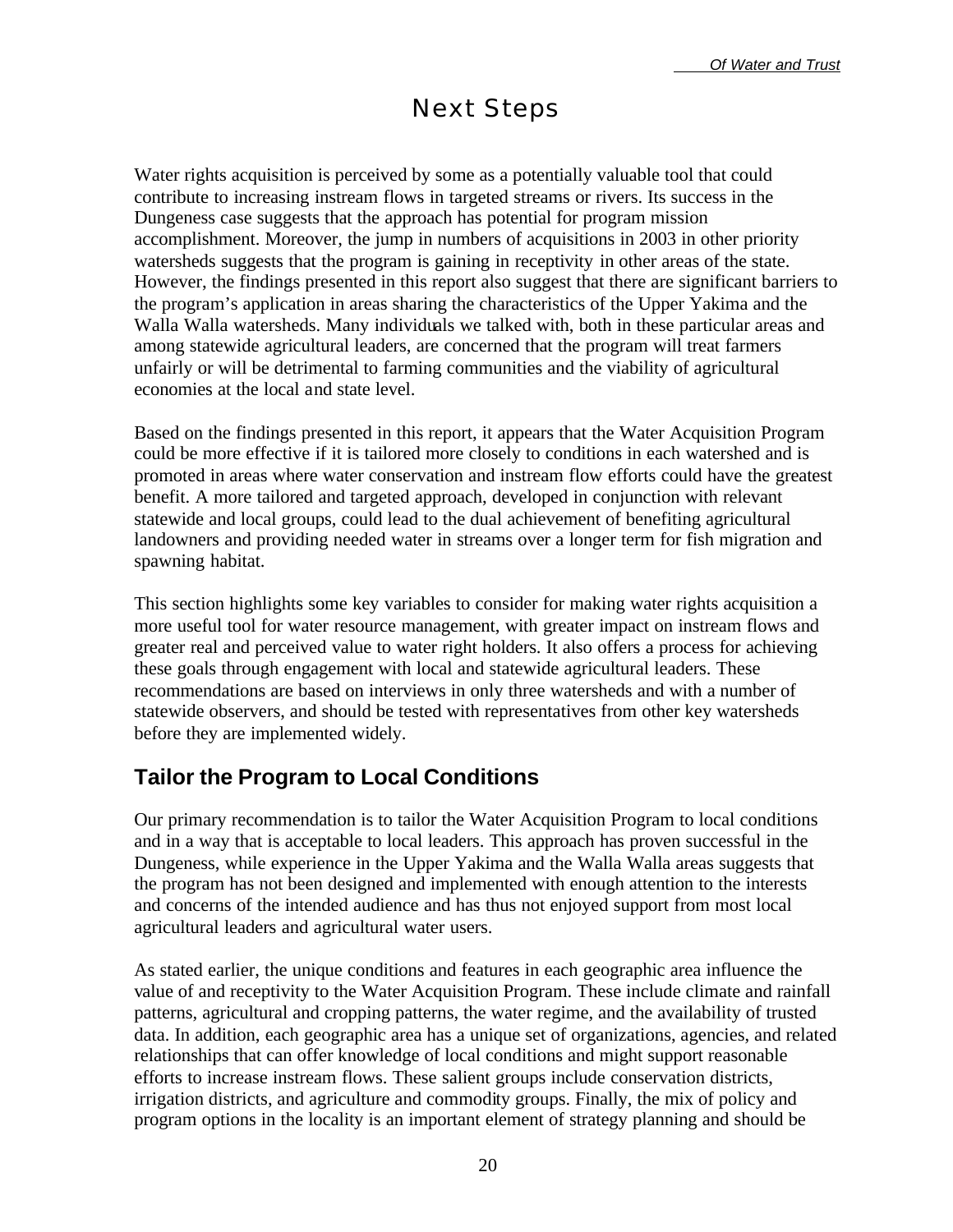considered. Other initiatives that address water issues in the same area might include the Irrigation Efficiencies Program, Conservation Reserve Enhancement Program, water banking, increased water storage, and shallow aquifer recharge. The viability of each for instream flow enhancement depends on the local conditions.

Factors to consider in tailoring the Water Acquisition Program to fit local conditions include:

- Partnerships with respected local entities that could help promote the program.
- Integration with other programs that have related goals.
- Addressing real and perceived risks associated with the program.
- Availability and acceptability of location-specific science regarding fish habitat needs and instream flow goals.
- Program promotion.

These factors are described below.

#### *Partnerships with Respected Local Entities*

The Water Acquisition Program is likely to be better received if it is promoted by locally respected entities, as described earlier. The key tasks are to identify a set of locally respected entities and to develop a mutually beneficial relationship with them. In most communities, there is likely to be some unique mix of individuals, groups, organizations, or other entities that are trusted by farmers and already have positive relationships. These are entities that, to the degree they believed in the benefits of the Water Acquisition Program, could assist in promoting and possibly administering the program. These respected entities and local leaders will be different in each area—for example, a given agency might have a good reputation in the Walla Walla area but not be as well regarded in the Upper Yakima watershed. An understanding of each local area will be necessary to identify the right mix of trusted entities.

In our interviews, a variety of entities were identified as having good relations with agricultural water users and were recommended as being potentially helpful in promoting the program. These include:

- **Conservation Districts**: Conservation Districts administer the Conservation Reserve Program, the Irrigation Efficiencies Program and CREP, and they have a strong network of local offices. In most areas of Eastern Washington, they are reportedly respected and trusted by farmers.
- **Irrigation districts**: Irrigation district boards are typically composed of respected local farmers who are knowledgeable about irrigation issues and have access to water users.
- **Grower groups**: Groups such as the Washington Association of Wheat Growers have strong networks among their members and have played a valuable role in educating farmers about programs such as CREP.
- **Commodity groups**: Some of these have successfully promoted drip irrigation and other improvements among their members.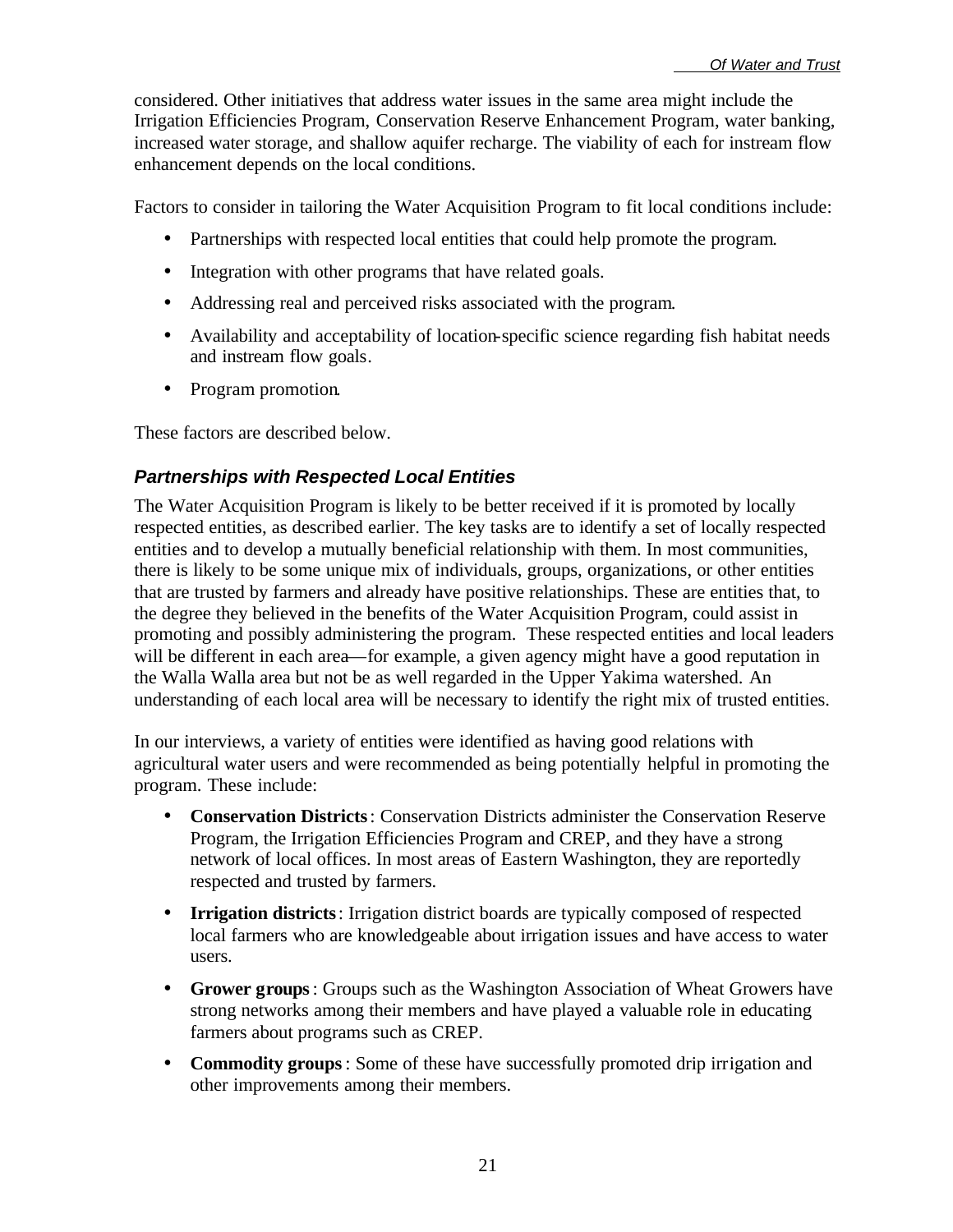- **Farm Bureau**: The Farm Bureau is a well known as an advocate for farmers and has a strong network among agricultural interests.
- **Washington State Department of Agriculture** : Carries out many programs in support of the agricultural community. Under its current leadership, it is reportedly widely respected and highly trusted by the state's farmers.

In some areas, effective partnerships with some of these entities have already been formed. In others, Ecology might need to invest in building trust and establishing positive relations to improve receptivity to the Water Acquisition Program. While many of the above groups have not been contacted regarding their willingness to work with Ecology on this topic, our interviews indicate that at least some of them would be willing to consider doing so.

#### *Integration with Other Programs That Have Related Goals*

The Water Acquisition Program, in order to meet its goals, should be better coordinated and integrated with other programs and activities in each area. As described earlier, each area has a unique mix of ongoing water-related activities such as instream flow setting, watershed planning, and water rights adjudication; programs such as the Irrigation Efficiencies Program and the Conservation Reserve Enhancement Program; studies and proposals such as the US Army Corps of Engineers study in Walla Walla and the US Bureau of Reclamation's Water Storage Feasibility Study (the Black Rock dam study) in the Upper Yakima. The utility of and receptivity to the Water Acquisition Program in each watershed is affected by these activities. In some cases, possibilities exist for synergy between the Water Acquisition Program and these other efforts. Here are some examples:

- **Instream flow setting**: Instream flow setting has proven to be a contentious topic, in part because it is difficult for water-dependent farmers and others to see how to achieve instream flow goals. While instream flow rules are described as not affecting existing water rights, our interviews revealed concerns among farmers and statewide farming groups that in order to provide the water necessary to meet instream flow requirements, unperfected water rights might be curtailed, especially in overappropriated basins. The Water Acquisition Program, the Irrigation Efficiencies Program, and other related water resource management programs could be presented in concert with the instream flow-setting process as a way to achieve instream flow goals in a voluntary and compensated way rather than through regulation and relinquishment. Interviewees suggested that this approach would be beneficial in some areas and is not yet happening in many locations.
- **Watershed planning**: Watershed planning is another area that overlaps with the Water Acquisition Program. Watershed planning in most of the Water Resource Inventory Areas (WRIAs) is a major focus through the state's 2514 Watershed Planning process. In establishing the 2514 process, the legislature made addressing water quantity issues a required element. According to some interviewees, many watershed planning groups are still forming and building relationships within themselves and are thus not yet ready to deal directly with instream flows and water rights acquisition. However, as the groups consider options for achieving watershed goals and water quantity needs, many will likely choose to establish instream flow recommendations and rules. Since methods to achieve instream flow goal will also be considered, the Water Acquisition Program and other voluntary programs should thus be presented to watershed planning groups. These groups often represent a broad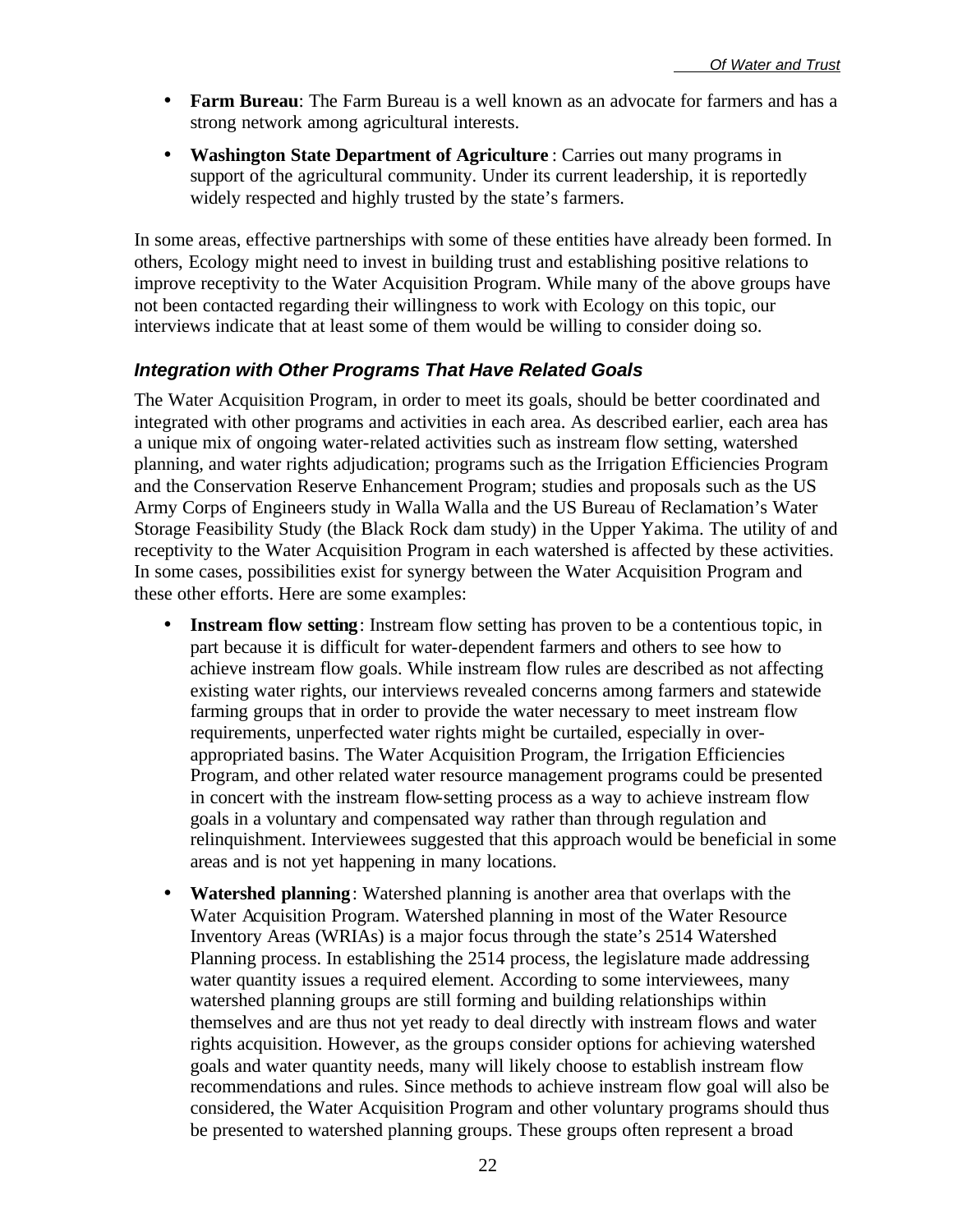cross-section of constituencies and interests in the watershed and could be valuable allies in promoting the Water Acquisition Program in the local area.

- **Irrigation Efficiencies Program**: There is much potential synergy between the Water Acquisition Program and the Irrigation Efficiencies Program. For instance, funding from the Water Acquisition Program could be used to augment funds from othe r sources to cover more of the costs to farmers in the Irrigation Efficiencies Program. Currently, the government provides a maximum of 85 percent cost share for the Irrigation Efficiencies Program, and in exchange it requires that a percentage of the saved water equal to or greater than the cost share be placed into the state's trust water program. If the Irrigation Efficiencies Program were integrated into a package with the Water Acquisition Program, additional funds might be made available to farmers if they lease or sell additional unused water through the Water Acquisition Program. This integration might lead to greater uptake of both programs and create incentives for farmers to return more water to streams in priority fish habitat areas.
- **Conservation Reserve Enhancement Program**: Water from agricultural land taken out of production through the CREP program could be enrolled in the Water Acquisition Program. Under CREP, riparian agricultural land along streams is removed from production and grazing for 10 or 15 years, and landowners plant trees and shrubs to stabilize the stream bank and provide shade to cool the water. Landowners receive annual rent, incentive and maintenance payments, and cost share for practice installations. If removal of this land reduces water needs, an additional incentive could be created through the Water Acquisition Program to attract more landowners to both programs.

#### *Addressing Risks Associated with the Program*

A number of significant risks are associated with the Water Acquisition Program and create a disincentive to participate. Some perceived risks are based on an incomplete understanding of the program features, while other concerns relate to state water law, application of the Water Acquisition Program, distrust of Ecology, and the potential cumulative effects of the program on the viability of agricultural communities. As detailed earlier, the risks identified through our interviews include:

- Loss or diminishment of water rights.
- Potential that water might not be returned once the lease expires.
- Loss of control over water and property.
- Loss of flexibility involving land use.
- Threat to the viability of the agricultural community.
- Loss of agricultural infrastructure and related effects on the community.

These risks were sufficiently addressed in the Dungeness watershed to make the program attractive to farmers. Some of these concerns and possibly others will be present to varying degrees in each of the 16 critical watersheds. Receptivity to the program will be enhanced to the degree that each of these issues can be addressed at the local level—by appropriate public information efforts, changes in state water law and policy, improvements in Ecology's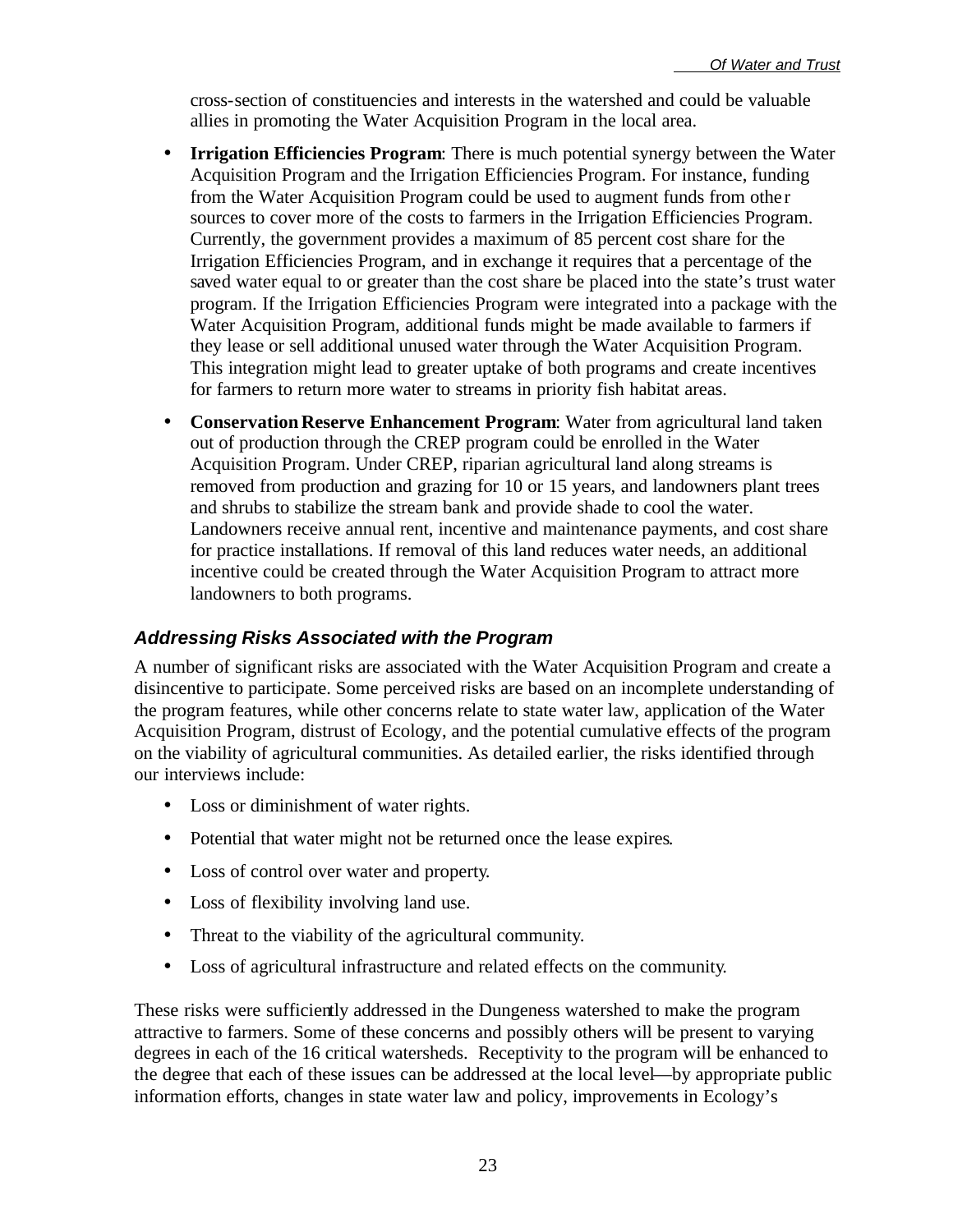approach to the program, or development of better relations and trust with the agricultural community. Possible approaches include the following:

- Concern over loss of water rights might be addressed through legislative changes in water law, such as a change in the approach toward relinquishment. Policy approaches might also be effective, such as when Ecology signed the trust water rights agreement with the Dungeness Agricultural Water Users Association in 1998 to provide certainty that the conserved water would not be relinquished. Process changes might also be helpful, such as establishing an official, confidential no-risk review of water right validity. The WWT currently provides such a service as an unofficial preliminary review, but final determination still rests with Ecology. As a consequence, some risk is still present under current circumstances.
- Concerns about the return of water once the lease expires and losing control over the land may best be dealt with by improving relations and trust between Ecology and local farmers and by publicizing testimonials of farmers who have enrolled in the program and can describe a their experience in favorable terms.
- Concerns over flexibility, viability of the agricultural community and loss of agricultural infrastructure are primarily related to how the agreements are structured and whether the program enhances agricultural viability or threatens it. The availability of locally specific and generally accepted science regarding the amount and timing of water needs for both agriculture and fish is critical here.

#### *Accepted Location-Specific Science*

The Water Acquisition Program is designed to put water in streams where low flows inhibit migration or spawning of salmon. Thus, in order to determine where, when and what quantity of water rights are needed, detailed location-specific knowledge should be available in each area regarding which streams require water, how much additional water is needed in each stream, and during which period of time it is needed for salmon migration and spawning. This knowledge should be generally accepted by all parties involved, especially agricultural water users who are being asked to give up some of their water and change their agricultural practices in ways that might not be beneficial to the broader agricultural community. In some cases, financial support for joint fact-finding might increase the likelihood that dialogue is based on data trusted by all parties affected by the program.

In the Dungeness case, the parties' efforts to reach agreement were aided by the presence of generally accepted, location-specific science. As noted previously, Ecology's initial proposal to the Dungeness agricultural water users was to lease the water from July 1 when the rains typically stopped, but many farmers opposed this start date. Ecology turned to data from the Jamestown S'Klallam Tribe regarding water flows and locally-specific salmon habitat requirements which indicated that the period of greatest need did not begin until August 1. Thus, Ecology and the farmers were able to arrive at a more acceptable lease period that allowed the growers to reap two of their three yearly harvests. The locally-specific data allowed the parties to craft an agreement that was tailored to the needs of the fish and less burdensome to the farmers.

During interviews in the Upper Yakima and the Walla Walla watersheds and among statewide agricultural representatives, we heard a variety of anecdotal reports suggesting that the state has attempted to acquire water for instream flow during periods of time that is not supported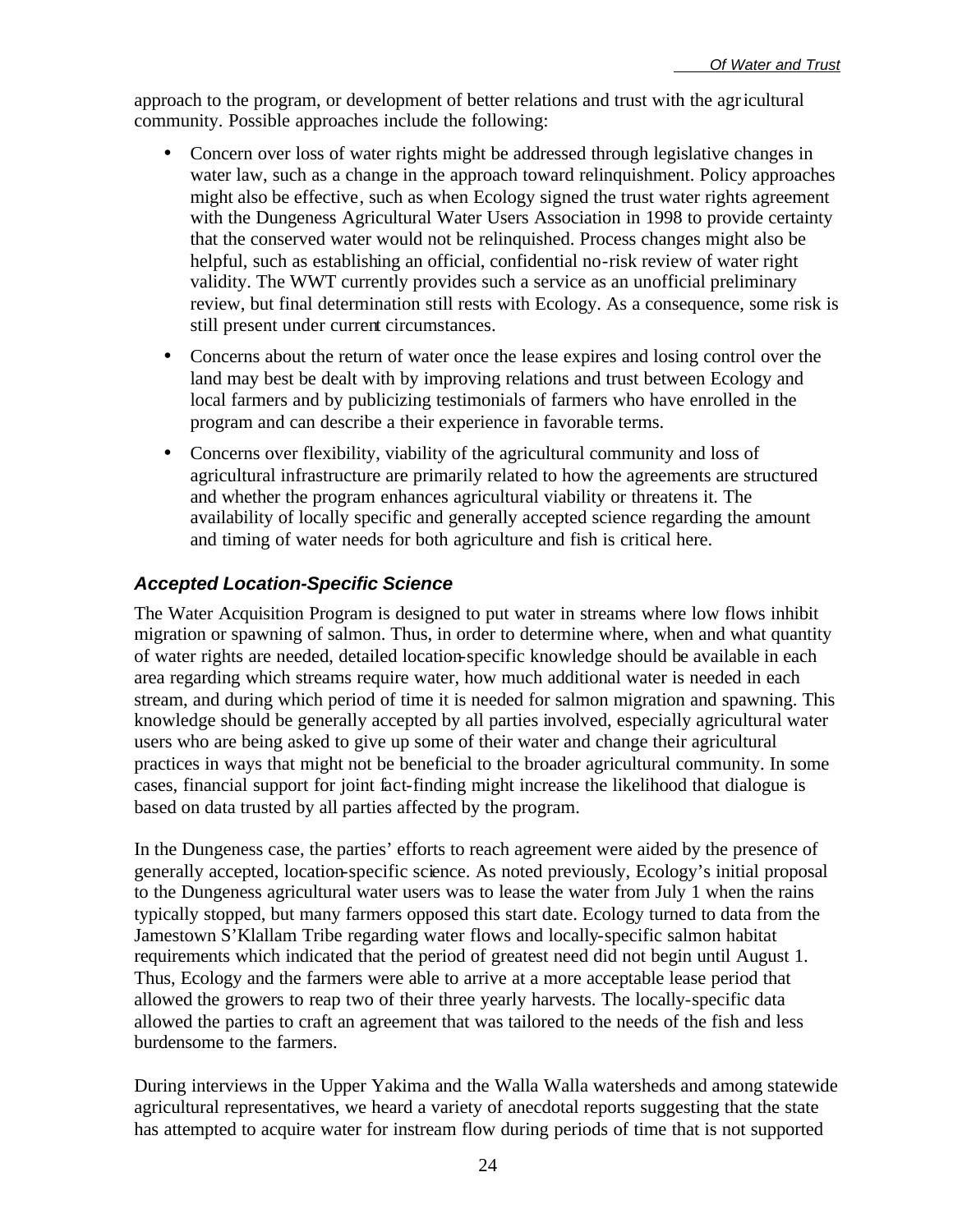by evidence of need. This also occurred in the Dungeness, but in that case data were available to help fashion a more acceptable alternative. In our interviews, statewide agricultural leaders emphasized that if the State of Washington is going to ask farmers to give up some portion of their water, the period should be limited to the minimum necessary and be supported by scientific data.

#### *Program Promotion*

Water rights acquisition is a relatively new and unfamiliar concept to many potential program participants. Although all the people we interviewed were at least somewhat familiar with the Water Acquisition Program, some told us that awareness was not widespread in rural communities across the state and that misunderstandings concerning the program were common. Many suggested that the Water Acquisition Program is easily confused with other programs and activities that have related goals, such as the Irrigation Efficiencies Program, instream flow setting, watershed planning, and acquisition efforts by the Bonneville Power Administration and the U.S. Bureau of Reclamation. Additional public outreach and education efforts of all kinds were recommended by many with whom we talked.

These efforts are more likely to be effective if they are designed with the interests and concerns of the local audience held firmly in mind. Currently, the Water Acquisition Program is marketed statewide as an opportunity for "farmers, ranchers and other water right holders...to join in state fish recovery efforts." A glossy program brochure prominently features a picture of a salmon, describes the threats to salmon from low instream flows, and states that the Water Acquisition Program "is an important tool to support fish survival."

Some statewide agricultural officials suggested that the Water Acquisition Program might be better received if it was marketed in terms of its economic and community benefits to farmers. They said that outreach efforts should stress that farmers gain a financial return for unneeded water, the transfer can be temporary or permanent, the priority dates are maintained, transferred water is not subject to relinquishment, and individual agreements can be crafted to suit the interests of the farmer. These messages convey a sense of mutual interest and concern for the needs of farmers and rural communities as well as the needs of fish and are more likely to resonate with farmers—particularly those in Eastern Washington.

Agricultural water users are also more likely to be receptive to the Water Acquisition Program if the messages come from trusted and respected sources. In this regard, we again recommend that the program work with and through respected local partners—namely, conservation districts, irrigation districts, grower and commodity groups, farming organizations and others. If they help promote the program through their communication networks at the local and statewide level, the program can gain credibility in the eyes of farmers and reach a broader audience than would be likely otherwise.

Many of the negative perceptions of the program can also be altered by the use of success stories. Testimonials from farmers who have leased or sold their water rights and found it beneficial are a valuable potential tool for program promotion. Peer-to-peer contact is often the most effective form of communication. If prospective participants can identify with the people providing testimonials, the message is likely to have greater impact. In this regard, local farmers operating under similar conditions are more likely to resonate than would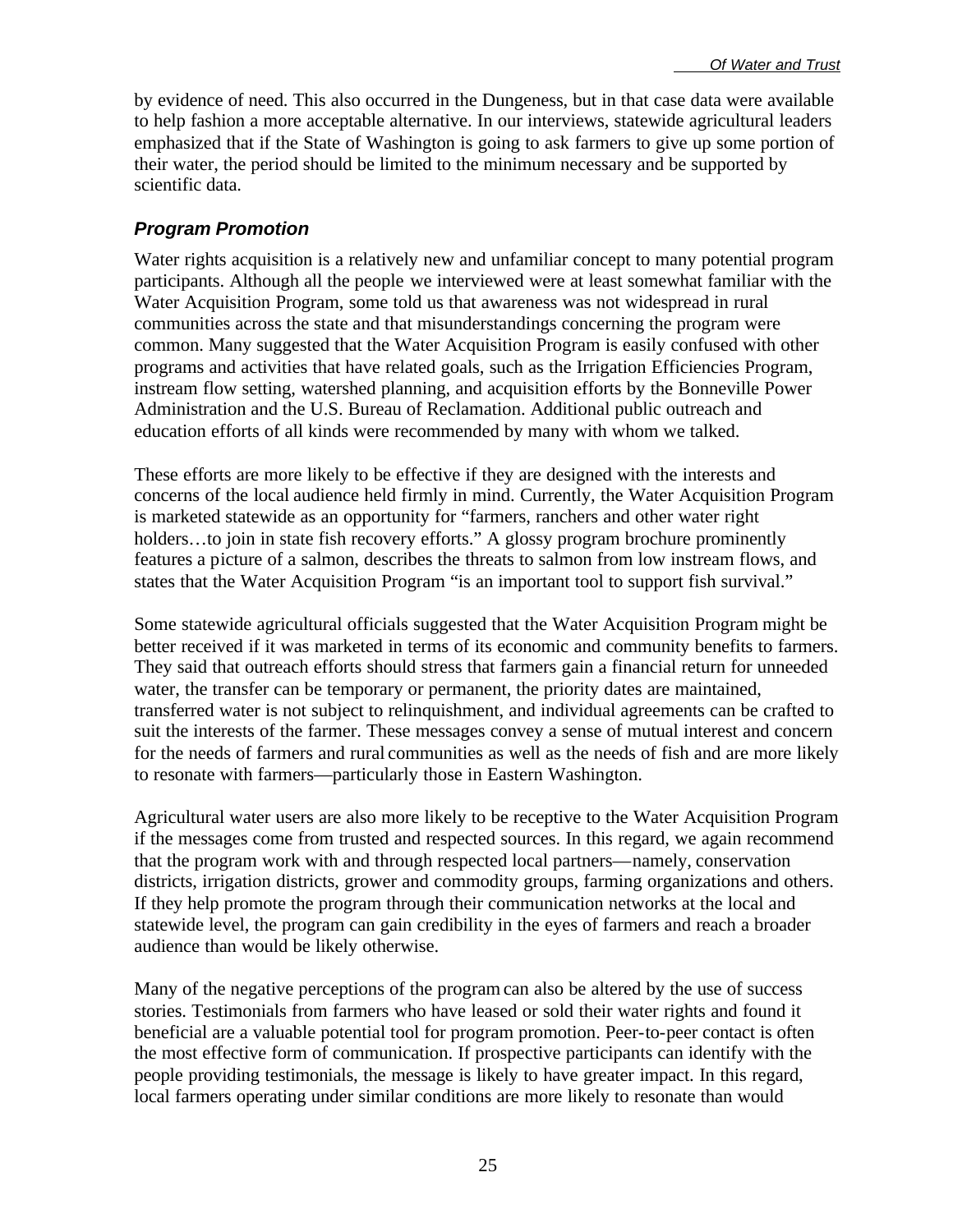farmers from distant locations who grow different crops or operate under different economic and climatic conditions.

Finally, the Water Acquisition Program should not only be promoted to prospective participants, but it should also be promoted more thoroughly to the staff of Ecology and other agencies who are in contact with farmers. It is essential that agency staff be knowledgeable about the program and be able to respond accurately and competently to questions about it. A number of interviewees highlighted the problem of agency staff who were either not knowledgeable about the program or were clearly unsupportive of it. Some interviewees described the program as an "Olympia program" that has not yet filtered out and been taken up by many of the Ecology field offices. One exception in this regard is the Walla Walla field office, where the staff member there was described as a "gem" by numerous interviewees; some agency representatives in other field offices, however, appeared to our interviewees as not as enthusiastic about the program. Efforts to make the program meaningful and attractive to field staff would go a long way toward utilizing Ecology's existing networks to more fully promote the program.

### **Improve the Efficiency and Speed of Water Rights Processing**

A common complaint, especially among interviewees in the Walla Walla area, was that processing water right change applications was slow, bureaucratic, and unresponsive to the needs of potential program participants. In some cases, delays lasted well beyond the start date for the lease, leading to an uncertain situation in which the water right holder must forgo irrigation before learning if the application will be accepted and he will be compensated.

While this study did not examine water rights processing in detail, concerns regarding its efficiency and responsiveness have led to negative perceptions of both the Water Acquisition Program and Ecology, especially in the Walla Walla area. Anecdotal reports suggest that the mandate for trust water right change applications to "jump the line" during processing interferes with the processing of other change applications and thus creates some difficulty for agency staff. This appears to be a process-flow problem that could be addressed through a careful review of how the two lines of change applications (trust and non-trust) are handled within the agency. Finding a flexible and efficient approach to application processing would likely improve program participants' sense that Ecology is being respectful and responsive to their concerns. Such a review might be undertaken once the program is refined according to our other recommendations.

### **Examine the Success Achieved in the Dungeness**

As implied elsewhere in this report, the program's success in the Dungeness watershed can serve as a model for how Ecology can improve its relations in other areas, and how it can make the program more successful in the remaining watersheds. We recommend that Ecology closely examine the factors behind this success to understand the dynamics that made such a positive trust-building outcome possible, and then replicate the process elsewhere in the state.

Social conditions and relations with Ecology in the Dungeness during the late 1980s were reportedly similar to conditions existing today in the Upper Yakima and Walla Walla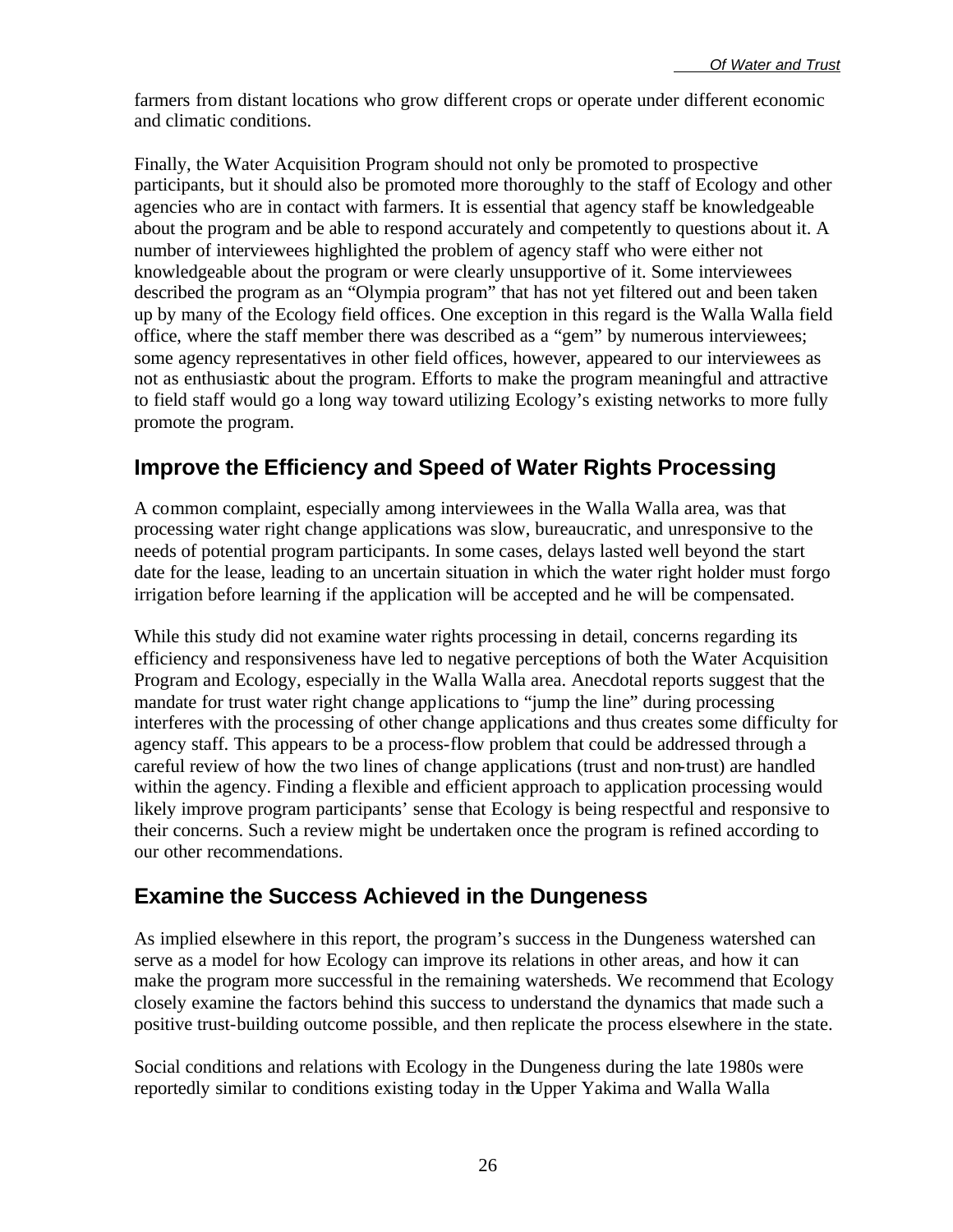watersheds. The positive outcome that Ecology has been able to achieve in the Dungeness demonstrates that significant change is possible.

## **Engage Local and Statewide Agricultural Leaders**

As discussed previously, the support and participation of local leaders will be a key factor in integrating the Water Acquisition Program with other, related programs and activities and in tailoring such arrangements to the unique conditions in each local area. A number of agricultural representatives with whom we talked emphasized that there is a great deal of knowledge, passion, and creativity among farmers in Washington State and that if they were approached respectfully and appropriately, many would be willing to support an effort to tailor the Water Acquisition Program to the needs of the state's farmers and diverse agricultural communities. If farmers were more actively engaged in helping to restore streams, we were told, many agricultural communities would come up with innovative ways to accomplish water goals in ways that would make sense to them. The next step then is to design a process that could lead to local participation and support in key watersheds.

However, a major barrier to progress is the degree of distrust that exists between Ecology and the agricultural community. This distrust impedes farmers' willingness to participate in programs such as the Water Acquisition Program. Yet our analysis suggests that where Ecology has operated in a way that is dependable and responsive to local concerns and has placed staff who are respected, trusted, and accessible, positive relations have developed and impressive achievements have occurred.

In our view, before Ecology can credibly go to farming organizations at the local level, it must demonstrate a willingness to address some of the broader concerns regarding the effects of the Water Acquisition Program at the statewide level. Many interviewees from statewide agricultural organizations were skeptical of Ecology's ability to fairly implement water rights acquisition and expressed significant concerns about the program's effects on agricultural viability in many areas of the state. If these concerns can be addressed and, equally important, if positive relations can be fostered, statewide agricultural groups can become conduits to key respected individuals and groups at the local level, with whom the statewide groups often have strong links. Statewide agricultural organizations should be seen as an important potential partner in the Water Acquisition Program. An investment in improved relationships with them could lead to benefits well beyond the scope of the Water Acquisition Program and therefore should be viewed as worthwhile in its own right.

Based on the findings presented in this report, we believe the following two-step process is worth considering by Ecology in an effort to make the Water Acquisition Program more effective, minimize controversy and negative reactions, and contribute to improved relations between the agency and various segments of the agricultural community.

#### *Work with Statewide Agricultural Leaders*

Begin by working with statewide agricultural leaders:

• Convene a group consisting of agricultural organization and community leaders, persons with statewide knowledge and influence over policy or implementation of related water issues (including those who might seek to affect regulation or legislation), affected tribal governments, and knowledgeable parties such as the WWT.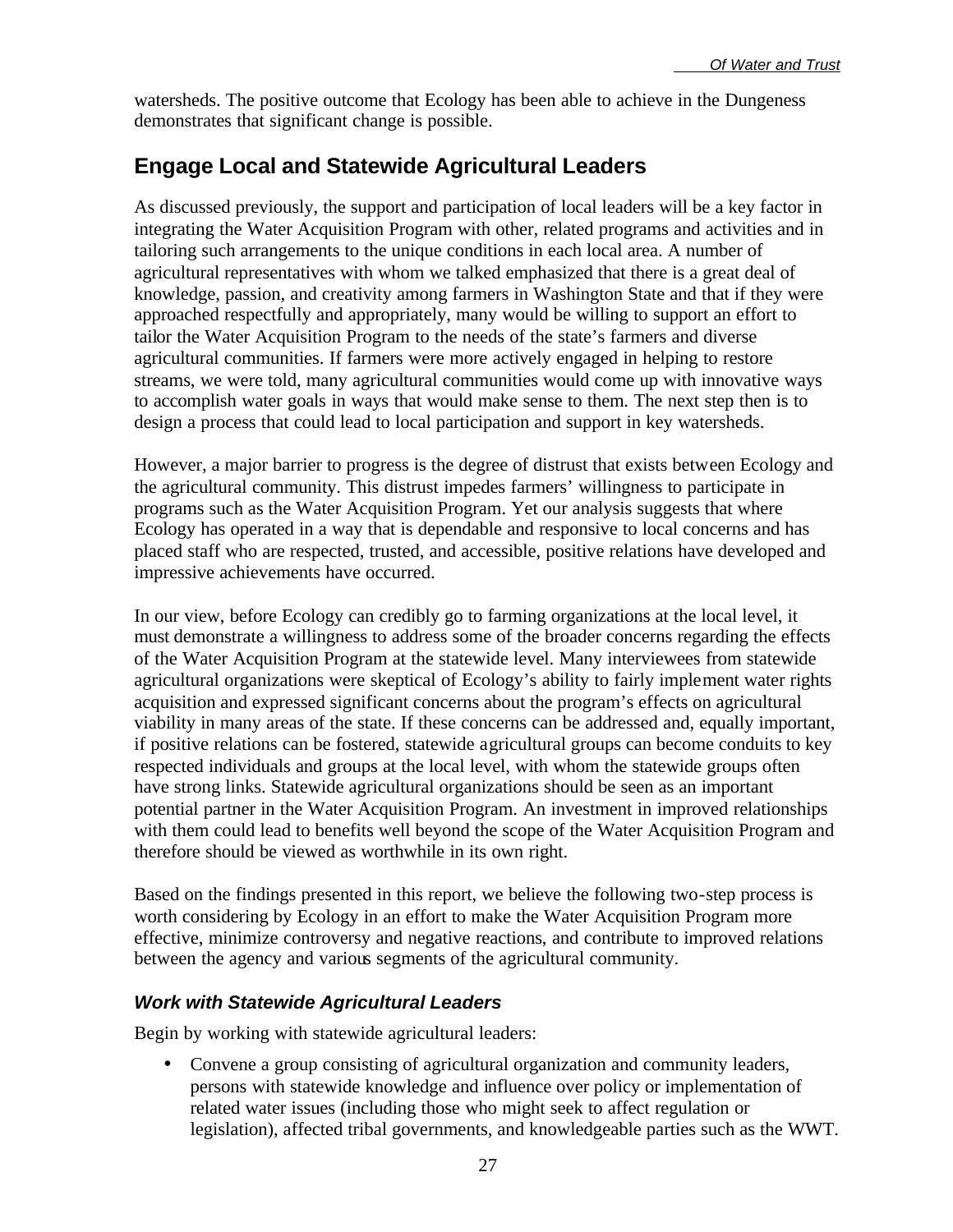Provide this report to the group and bring in a skilled, neutral facilitator to manage a discussion that can produce tentative recommendations for changes in program features, focus, or approach. Such a meeting should be focused and efficient, and the facilitator should check with all invitees prior to the discussion to formulate an effective agenda.

- Based on the recommendations generated from this discussion, determine tentatively what changes in program features, delivery, and targeting could usefully take place in keeping with the policy goals of the program and in keeping with fair, respectful, clear, and constructive approaches to agricultural water users.
- Based on priorities set through other forums, mandates, and analysis, and with input from the discussion proposed above and with statewide environmental and land trust leaders, identify watersheds and stream systems where a) water rights acquisition would likely be helpful as a policy tool; and b) the proposed reforms in the program features, delivery, and targeting would likely lead to greater acceptance of the program. Prioritize these areas based on a balance of policy value, likelihood of successful acquisitions, and costs of needed investments.

If successful, the result would be a program template that achieved the goal of providing water for fish and that could be viewed favorably within the agricultural community. Also, if successful, it is likely that the statewide agricultural organizations would play a supportive role in identifying effective messengers for the program at the local level and helping to promote it among their constituency. In the future, other important interaction between Ecology and the agricultural community might also be more constructive.

#### *Work with Local Agricultural Leaders*

The second step is to work with local entities in each priority area to address local concerns and design an approach that makes sense to farmers within each specific watershed:

- Using the priorities defined above, work with the statewide agricultural organizations and other interested and affected parties to identify appropriate partner organizations in the priority watersheds to assist in shaping watershed-specific versions of the acquisition program.
- Assign Ecology staff as needed in the field and at headquarters to work with statewide organizations and local leaders to test pilot programs in several watersheds based on the factors, issues, and partners identified through the process outlined above and set forth in this report.
- Use the lessons learned from the pilot programs to further revise and expand the program's availability if the results indicate that it can work more effectively with the enacted reforms.

A key factor for success will be the credibility and trust built by the statewide and local consultation processes. Simply attending to the factors cited in this report will not likely yield the needed improvement in the absence of openness and responsiveness among all parties in the further development of this program.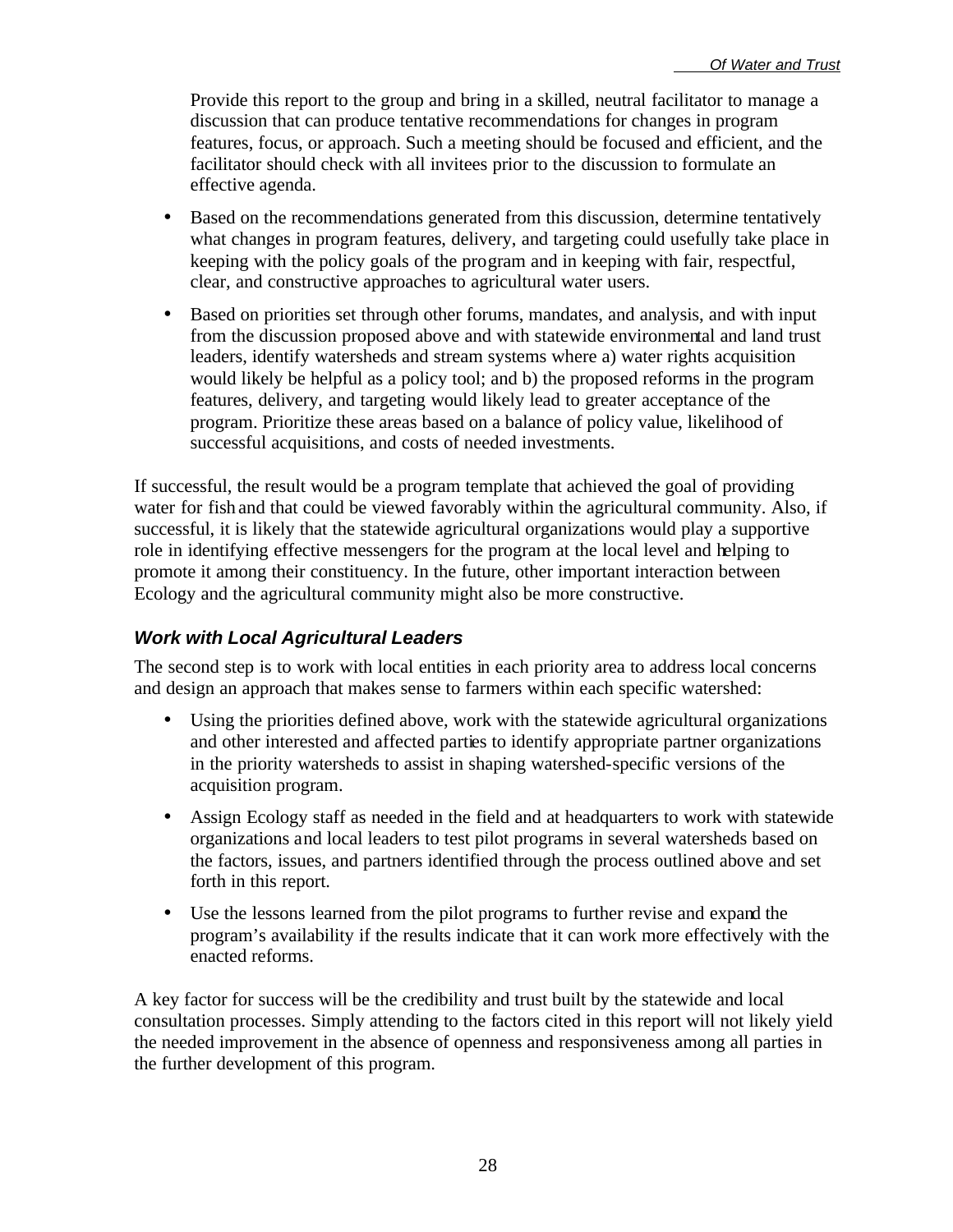To be cost effective and properly structured, the consultations suggested above should be brief. Ecology staff and participating groups should be asked to strive for candor, targeted responses, and mutual respect, and to refrain from raising other issues in this forum.

We believe that a simple set of statewide consultations, program reforms developed on the basis of those consultations, and then implementation of a tailored program in priority watersheds can result in useful policy application in some of the priority areas.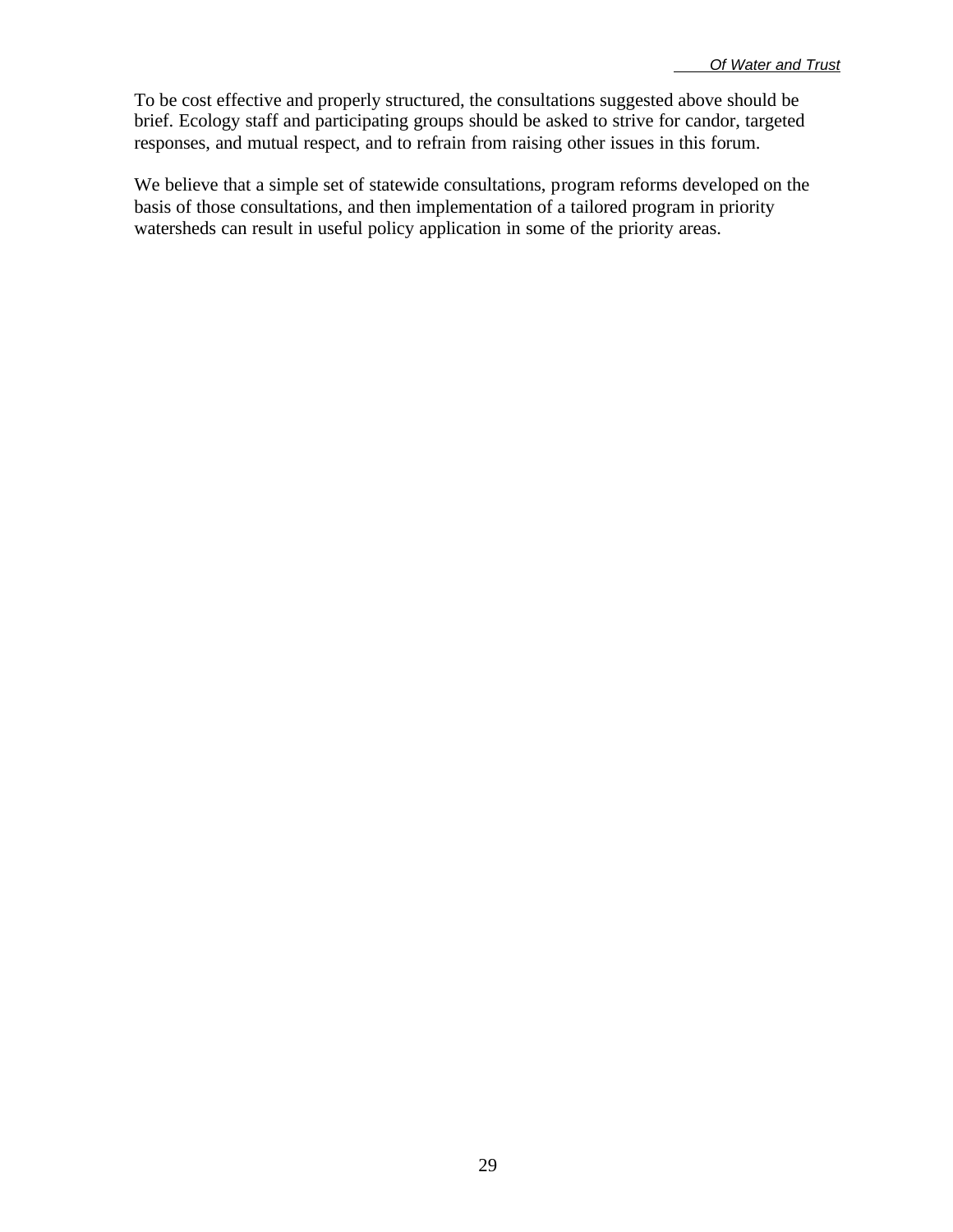## Conclusion

A major theme of this report is that the Water Acquisition Program, and the Department of Ecology in general, are hampered in many areas of the state by a poor public image. However, by commissioning this study of the Water Acquisition Program by a neutral, external entity, and by allowing the report to be independently prepared and publicly distributed, Ecology has demonstrated willingness to address these issues openly and directly. The agency is to be commended for recognizing that important barriers are impeding uptake of the Water Acquisition Program and for seeking solutions. In commissioning this report, Ecology posed the following questions:

- Is water rights acquisition a viable concept in Washington State?
- If so, why hasn't uptake of the Water Acquisition Program been greater?
- If the concept is viable, how might the program be improved?

With the help of the many people we interviewed throughout the state, we have attempted to provide insight into these questions and propose a path forward for Ecology and others. The challenges should not be underestimated. However, the potential benefits of finding a way to simultaneously enhance agricultural and preserve salmon runs makes the effort worthwhile.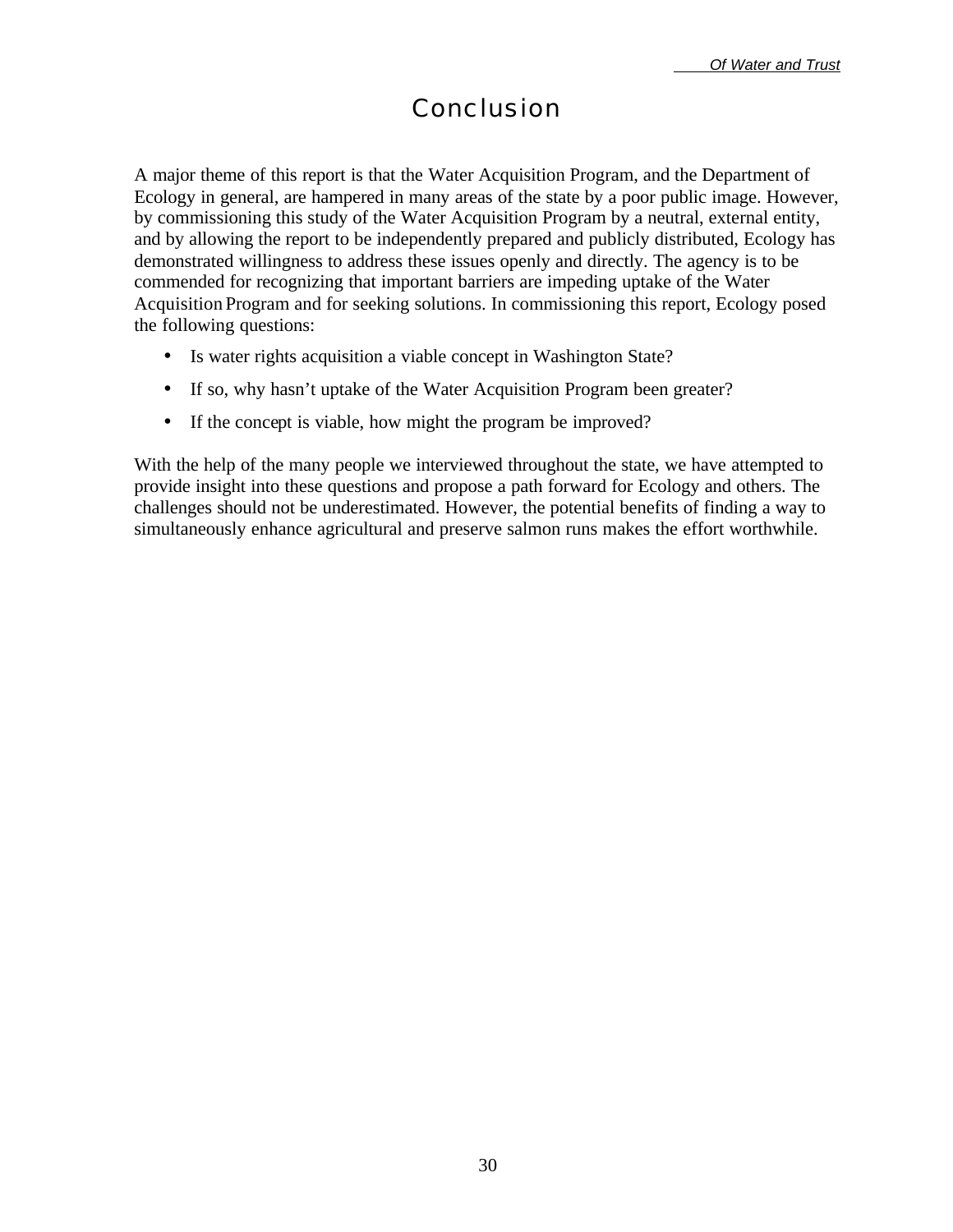# Appendices

- **Policy Consensus Center**
- **Watershed Map and Study Areas**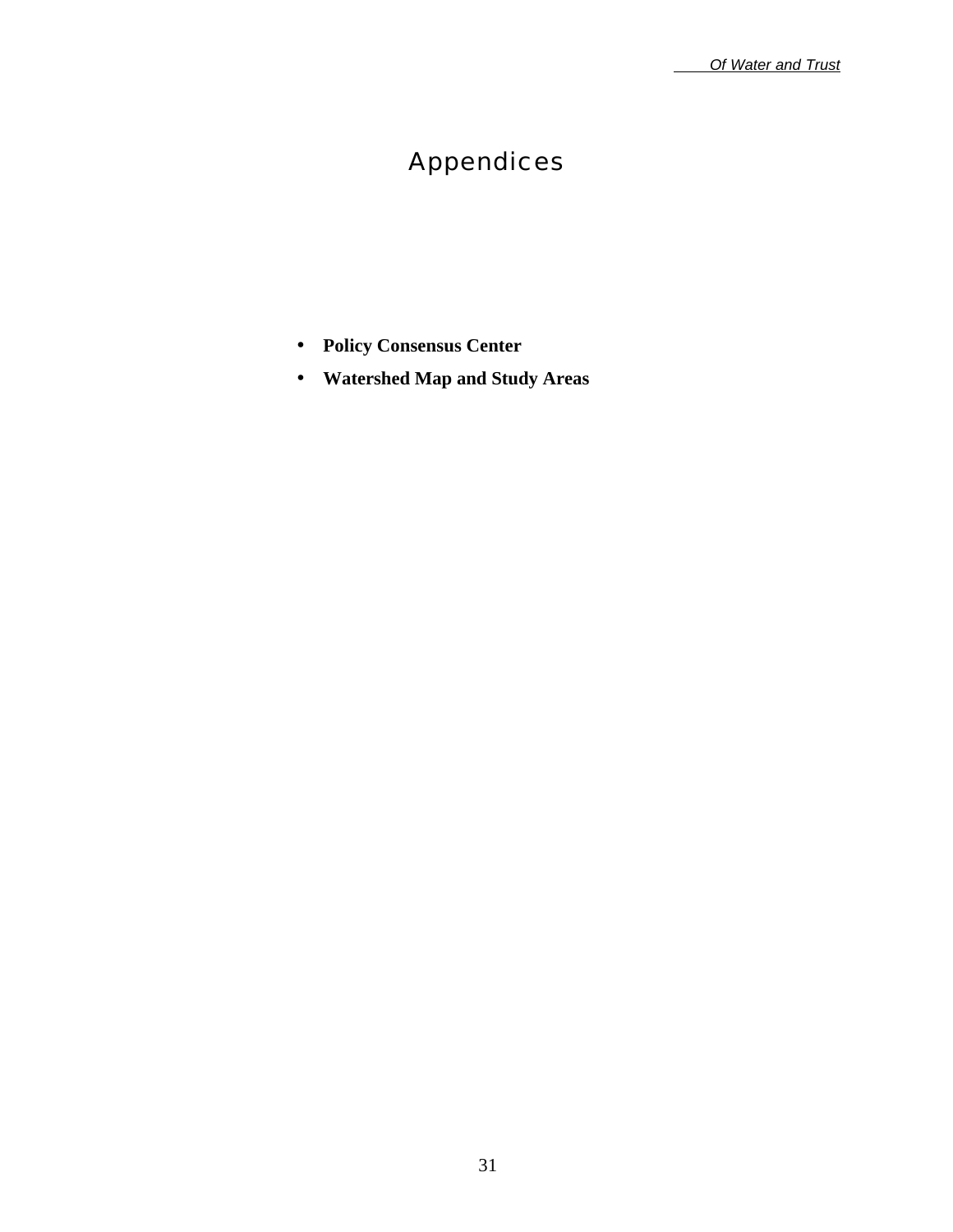## Policy Consensus Center

This report was completed under the aegis of the Policy Consensus Center.

The Policy Consensus Center is a partnership between Washington State University and the University of Washington that is dedicated to working as a neutral source of information and resources for problem solving in the region. The PCC assists public, tribal, business, agribusiness, environmental, and other community leaders in their efforts to work together to build consensus and resolve conflicts around difficult public policy issues. In addition, the PCC helps advance the teaching, curriculum, and research missions of the two universities by bringing real-world policy issues to the campuses. The PCC's activities are intended to improve the capacity of parties and institutions to collaboratively solve their problems and to provide the appropriate resources, people, and processes when requested.

The Policy Consensus Center offers many resources and services to Washington State, including:

- Providing a neutral and safe forum for parties to define the issues
- Conducting a conflict assessment to determine the most productive means of addressing the issues
- Marshaling resources for collaborative problem solving
- Serving as a clearinghouse for resources and research to be used at the option of the parties
- Performing applied research
- Providing knowledge, training, and infrastructure development to improve the capacity of parties and institutions to collaboratively solve problems affecting the region
- Hosting policy discussions

The Policy Consensus Center is overseen by a board chaired by William D. Ruckelshaus and composed of prominent local and statewide leaders representing a broad range of constituencies and geographic locations in the region. The Center is co-directed by Jonathan Brock at the University of Washington and Rob McDaniel at Washington State University. This report was prepared by Principal Investigator Nicholas P. Lovrich (Division of Governmental Studies and Services, WSU) and Dan Siemann (UW), with data collection and analysis contributed by Jonathan Brock (UW), R. Michael Bireley (WSU), Michael J. Gaffney (WSU), James Huckabay (CWU), and Christopher Kent (CWU).

To learn more about the Policy Consensus Center, please contact either location below:

**Policy Consensus Center Washington State University** Pullman, Washington 99164-6230 Phone: (509) 335-2937 Fax: (509) 335-2926 wsuuwpcc@wsu.edu

**Policy Consensus Center University of Washington** 406 Parrington Hall, Box 353055 University of Washington Seattle, WA 98195-3055 Phone: (206) 543-7809 Fax: (206) 543-1096 wsuuwpcc@u.washington.edu